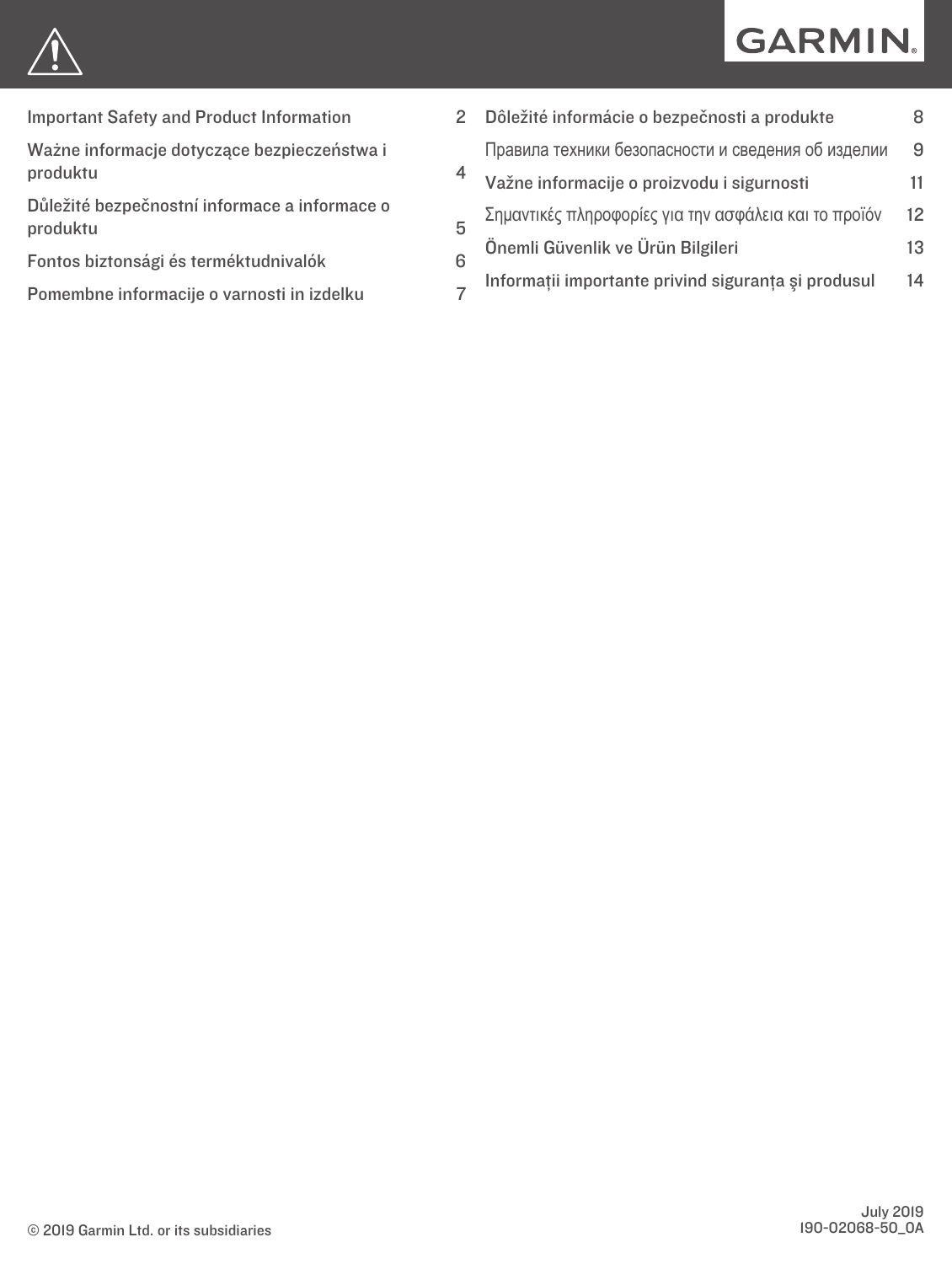# **Important Safety and Product Information**

### <span id="page-1-0"></span> **WARNING** Failure to heed the following warnings could result in an accident or medical event resulting in death or serious injury.

## **Battery Warnings**

# A lithium-ion battery is used in this device.

If these guidelines are not followed, batteries may experience a shortened life span or may present a<br>risk of damage to the device, fire, chemical burn, electrolyte leak, and/or injury.<br>▪ Do not disassemble, modify, reman

- 
- Do not remove or attempt to remove the non-user-replaceable battery. Do not expose the device or batteries to fire, explosion, or other hazard.
- 

# **Health Warnings**

- If you have a pacemaker or other internal electronic device, consult your physician before using a heart rate monitor.
- The Garmin® optical wrist heart rate monitor and pulse oximeter sensor emit green, red, and infrared light and flash occasionally. Consult your physician if you have epilepsy or are sensitive to bright or flashing lights.
- Always consult your physician before beginning or modifying any exercise program. • The Garmin device, accessories, heart rate monitor, pulse oximeter sensor, and related data are intended to be used only for recreational purposes and not for medical purposes, and are not
- intended to diagnose, monitor, treat, cure, or prevent any disease or condition. The heart rate and blood oxygen saturation readings are for reference only, and no responsibility is
- 
- accepted for the consequences of any erroneous readings.<br>• While the Garmin optical wrist heart rate monitor technology typically provides an accurate estimate<br>of a user's heart rate, there are inherent limitations with th
- While the Garmin pulse oximeter sensor technology typically provides an accurate estimate of a<br>user's blood oxygen saturation, there are inherent limitations with the technology that may cause<br>some of the oxygen saturati
- Garmin activity trackers rely on sensors that track your movement and other metrics. The data and information provided by these devices is intended to be a close estimation of your activity and metrics tracked, but may not be completely accurate, including step, sleep, distance, heart rate, oxygen saturation, and calorie data.

# **Device Warnings**

- Do not leave the device exposed to a heat source or in a high-temperature location, such as in the sun in an unattended vehicle. To prevent the possibility of damage, remove the device from the vehicle or store it out of direct sunlight, such as in the glove box.
- Do not operate the device outside of the temperature ranges specified in the printed manual in the
- product packaging. When storing the device for an extended time period, store within the temperature ranges specified in the printed manual in the product packaging.
- Do not use a power cable, data cable and/or power adapter that is not approved or supplied by Garmin.

## **Bicycle Warnings**

- The device allows you to send your location to an emergency contact. This is a supplemental feature and should not be relied upon as a primary method to obtain emergency assistance. The Garmin \_ Connect™ Mobile app does not contact emergency services on your behalf.<br>• Always use your best judgement, and operate the bicycle in a safe manner.<br>• Make sure your bicycle and hardware are properly maintained and tha
- 
- installed.

## **Navigation Warnings**

- If your Garmin device uses or accepts map data, follow these guidelines to ensure safe navigating. • Always carefully compare information displayed on the device to all available navigation sources, including information from visual sightings, local waterway rules and restrictions, and maps. For safety, always resolve any discrepancies or questions before continuing navigation, and defer to posted signs and conditions.
- Use this device only as a navigational aid. Do not attempt to use the device for any purpose requiring precise measurement of direction, distance, location, or topography.

# **Off-Road Navigation Warnings**

If your Garmin device is able to suggest off-road routes for various outdoor activities, such as biking, hiking, and all-terrain vehicles, follow these guidelines to ensure safe off-road navigation.

- Always use your best judgment and exercise common sense when making off-road navigational<br>decisions. The Garmin device is designed to provide route suggestions only. It is not a replacement<br>for attentiveness and proper p
- Always carefully compare information displayed on the device to all available navigation sources, including trail signs, trail conditions, weather conditions, and other factors that may affect safety while navigating. Fo
- embarking on off-road activities, especially the impact that weather and weather-related trail<br>conditions can have on the safety of your activity. Ensure that you have the proper gear and supplies<br>for your activity before

## *NOTICE*

Failure to heed the following notice could result in personal or property damage, or negatively impact the device functionality.

### **Battery Notice**

Contact your local waste disposal department to dispose of the device/batteries in accordance with applicable local laws and regulations.

# **GPS Notice**

The navigation device may experience degraded performance if you use it in proximity to any device<br>that uses a terrestrial broadband network operating close to the frequencies used by any Global<br>Navigation Satellite System devices may impair reception of GNSS signals.

# **Product Environmental Programs**

Information about the Garmin product recycling program and WEEE, RoHS, REACH, and other compliance programs can be found at [www.garmin.com/aboutGarmin/environment](http://www.garmin.com/aboutGarmin/environment).

**Declaration of Conformity**<br>Hereby, Garmin declares that this product is in compliance with the Directive 2014/53/EU. The full text<br>of the EU declaration of conformity is available at the following internet address: www.ga [/compliance](http://www.garmin.com/compliance).

## **Innovation, Science and Economic Development Canada Compliance**

This device complies with Innovation, Science and Economic Development Canada license-exempt RSS standard(s). Operation is subject to the following two conditions: (1) this device may not cause interference, and (2) this device must accept any interference, including interference that may cause undesired operation of the device.

**Radio Frequency Radiation Exposure**<br>This device is a mobile transmitter and receiver that uses an internal antenna to send and receive low<br>This device is a mobile transmitter and receiver that uses an internal antenna b s must not be co-located or operated in conjunction with any other transmitter or antenna.

**FCC Compliance**

This device complies with part 15 of the FCC Rules. Operation is subject to the following two<br>conditions: (1) this device may not cause harmful interference, and (2) this device must accept any<br>interference received, inclu

against harmful interference in a residential installation. This equipment generates, uses, and can radiate radio frequency energy and may cause harmful interference to radio communications if not installed and used in accordance with the instructions. However, there is no guarantee that interference will not occur in a particular installation. If this equipment does cause harmful interference to radio or television reception, which can be determined by turning the equipment off and on, the user is<br>
encouraged to try to correct the interference by one of the following measures:<br>
• Reorient or relocate the receiving antenna.

- 
- connected.
- Consult the dealer or an experienced radio/TV technician for help.
- 

This product does not contain any user-serviceable parts. Repairs should only be made by an authorized Garmin service center. Unauthorized repairs or modifications could result in permanent damage to the equipment, and void your warranty and your authority to operate this device under Part 15 regulations.

**Software License Agreement**<br>BY USING THE DEVICE, YOU AGREE TO BE BOUND BY THE TERMS AND CONDITIONS OF THE<br>FOLLOWING SOFTWARE LICENSE AGREEMENT. PLEASE READ THIS AGREEMENT CAREFULLY.

Garmin Ltd. and its subsidiaries ("Garmin") grant you a limited license to use the software embedded in this device (the "Software") in binary executable form in the normal operation of the product. Title, ownership rights, and intellectual property rights in and to the Software remain in Garmin and/or its third-party providers.

You acknowledge that the Software is the property of Garmin and/or its third-party providers and is protected under the United States of America copyright laws and international copyright treaties. You<br>further acknowledge that the structure, organization, and code of the Software, for which source code is<br>not provided, a agree not to decompile, disassemble, modify, reverse assemble, reverse engineer, or reduce to human readable form the Software or any part thereof or create any derivative works based on the Software. You agree not to export or re-export the Software to any country in violation of the export control laws of the United States of America or the export control laws of any other applicable country. **Map Data Information**

Garmin uses a combination of governmental and private data sources. Virtually all data sources contain<br>some inaccurate or incomplete data. In some countries, complete and accurate map information is<br>either not available or

**Limited Warranty** THIS LIMITED WARRANTY GIVES YOU SPECIFIC LEGAL RIGHTS, AND YOU MAY HAVE OTHER LEGAL RIGHTS, WHICH VARY FROM STATE TO STATE (OR BY COUNTRY OR PROVINCE). GARMIN DOES NOT EXCLUDE, LIMIT OR SUSPEND OTHER LEGAL RIGHTS YOU MAY HAVE UNDER THE LAWS OF YOUR STATE (OR COUNTRY OR PROVINCE). FOR A FULL UNDERSTANDING OF YOUR RIGHTS YOU SHOULD CONSULT THE LAWS OF YOUR STATE,

COUNTRY OR PROVINCE. Non-aviation products are warranted to be free from defects in materials or workmanship for one year from the date of purchase. Within this period, Garmin will, at its sole option, repair or replace any<br>components that fail in normal use. Such repairs or replacement will be made at no charge to the<br>customer for parts or l consumable parts, such as batteries, unless product damage has occurred due to a defect in materials or workmanship; (iii) damage caused by accident, abuse, misuse, water, flood, fire, or other acts of nature or external causes; (iv) damage caused by service performed by anyone who is not an<br>authorized service provider of Garmin; (v) damage to a product that has been modified or altered<br>without the written permission of of any country. Garmin products are intended to be used only as an aid and must not be used for any purpose requiring precise measurement of direction, distance, location or topography. For navigation products, Garmin makes no warranty as to the accuracy or completeness of the map data. This Limited Warranty also does not apply to, and Garmin is not responsible for, any degradation in the

performance of any Garmin navigation product resulting from its use in proximity to any handset or<br>other device that utilizes a terrestrial broadband network operating on frequencies that are close to the<br>frequencies used STATUTORY REMEDY OR OTHERWISE. THIS LIMITED WARRANTY GIVES YOU SPECIFIC<br>LEGAL RIGHTS, AND YOU MAY HAVE OTHER LEGAL RIGHTS, WHICH VARY FROM STATE TO<br>STATE AND FROM COUNTRY TO COUNTRY. IF IMPLIED WARRANTIES CANNOT BE<br>DISCLAI

FROM THE USE, MISUSE OR INABILITY TO USE THIS PRODUCT OR FROM DEFECTS IN THE<br>PRODUCT. SOME STATES (AND COUNTRIES AND PROVINCES) DO NOT ALLOW THE<br>EXCLUSION OF INCIDENTAL OR CONSEQUENTIAL DAMAGES, SO THE ABOVE LIMITATIONS<br>MA

If during the warranty period you submit a claim for warranty service in accordance with this Limited<br>Warranty, then Garmin will, at its option: (i) repair the device using new parts or previously used parts<br>that satisfy G original warranty, then the new warranty is 90 days or to the end of the original 1 year warranty, whichever is longer.

Before seeking warranty service, please access and review the online help resources available on<br>[support.garmin.com.](http://www.support.garmin.com) If your device is still not functioning properly after making use of these resources,<br>contact a Garmin Au 1-800-800-1020.

If you seek warranty service outside of the original country of purchase, Garmin cannot guarantee that the parts and products needed to repair or replace your product will be available due to differences in<br>product offerings and applicable standards, laws and regulations. In that case, Garmin may, in its sole<br>discretion and products and parts, or require you to ship your product to a Garmin Authorized service facility in the<br>country of original purchase or to a Garmin Authorized service facility in another country that can<br>service your produc associated taxes and charges. In some cases, Garmin and its dealers may be unable to service your product in a country outside of the original country of purchase or return a repaired or replaced product

to you in that country due to applicable standards, laws or regulations in that country. **Online Auction Purchases**: Online auction confirmations are not accepted for warranty verification. To obtain warranty service, an original or copy of the sales receipt from the original retailer is required. Garmin will not replace missing components from any package purchased through an online auction. I**nternational Purchases**: A separate warranty may be provided by international distributors for<br>devices purchased outside the United States depending on the country. If applicable, this warranty is<br>provided by the local i

Distributor warranties are only valid in the area of intended distribution. **Australian Purchases**: Our goods come with guarantees that cannot be excluded under the Australian Consumer Law. You are entitled to a replacement or refund for a major failure and for compensation for any other reasonably foreseeable loss or damage. You are also entitled to have the goods repaired or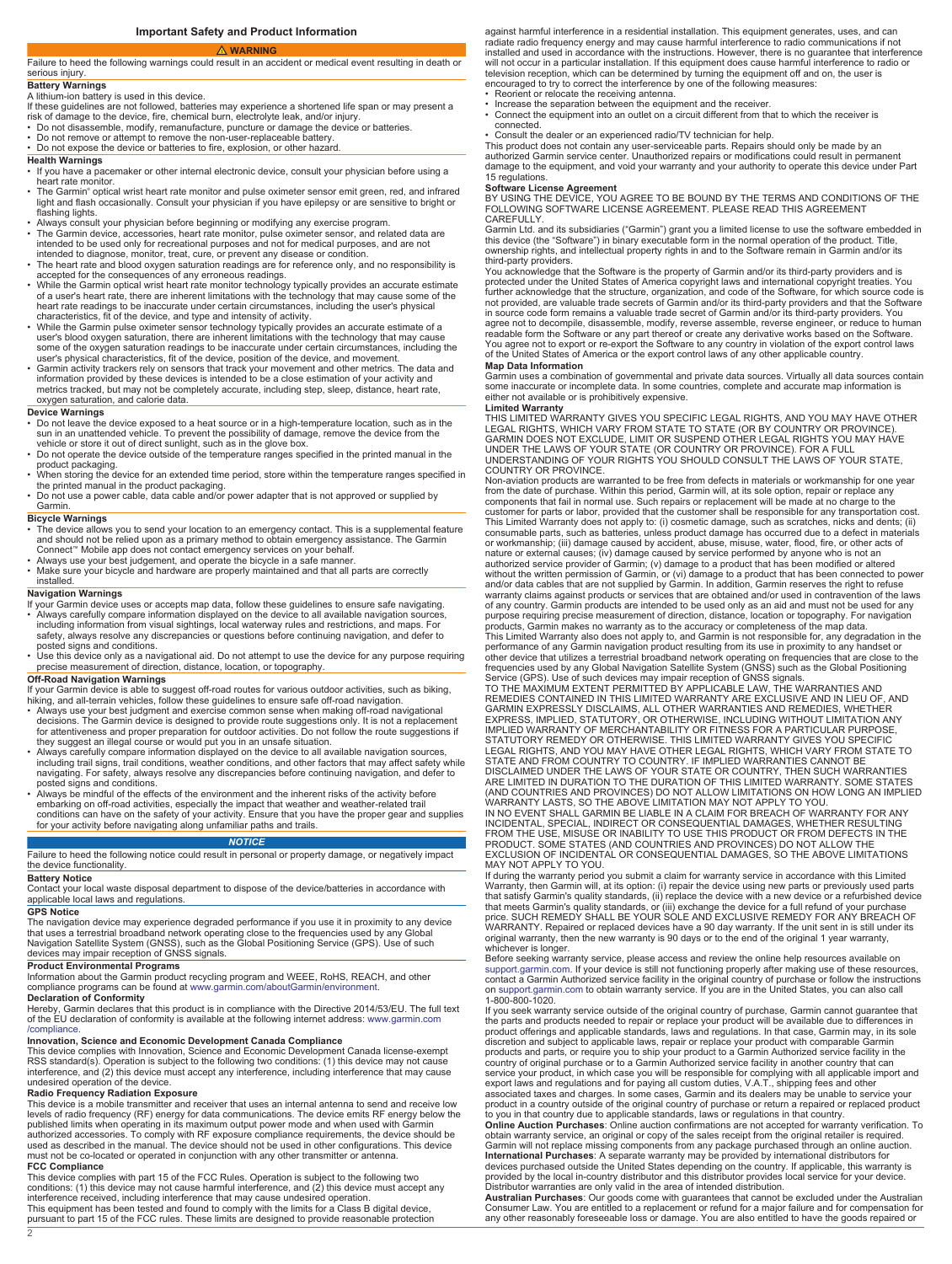replaced if the goods fail to be of acceptable quality and the failure does not amount to a major failure.<br>The benefits under our Limited Warranty are in addition to other rights and remedies under applicable<br>law in relati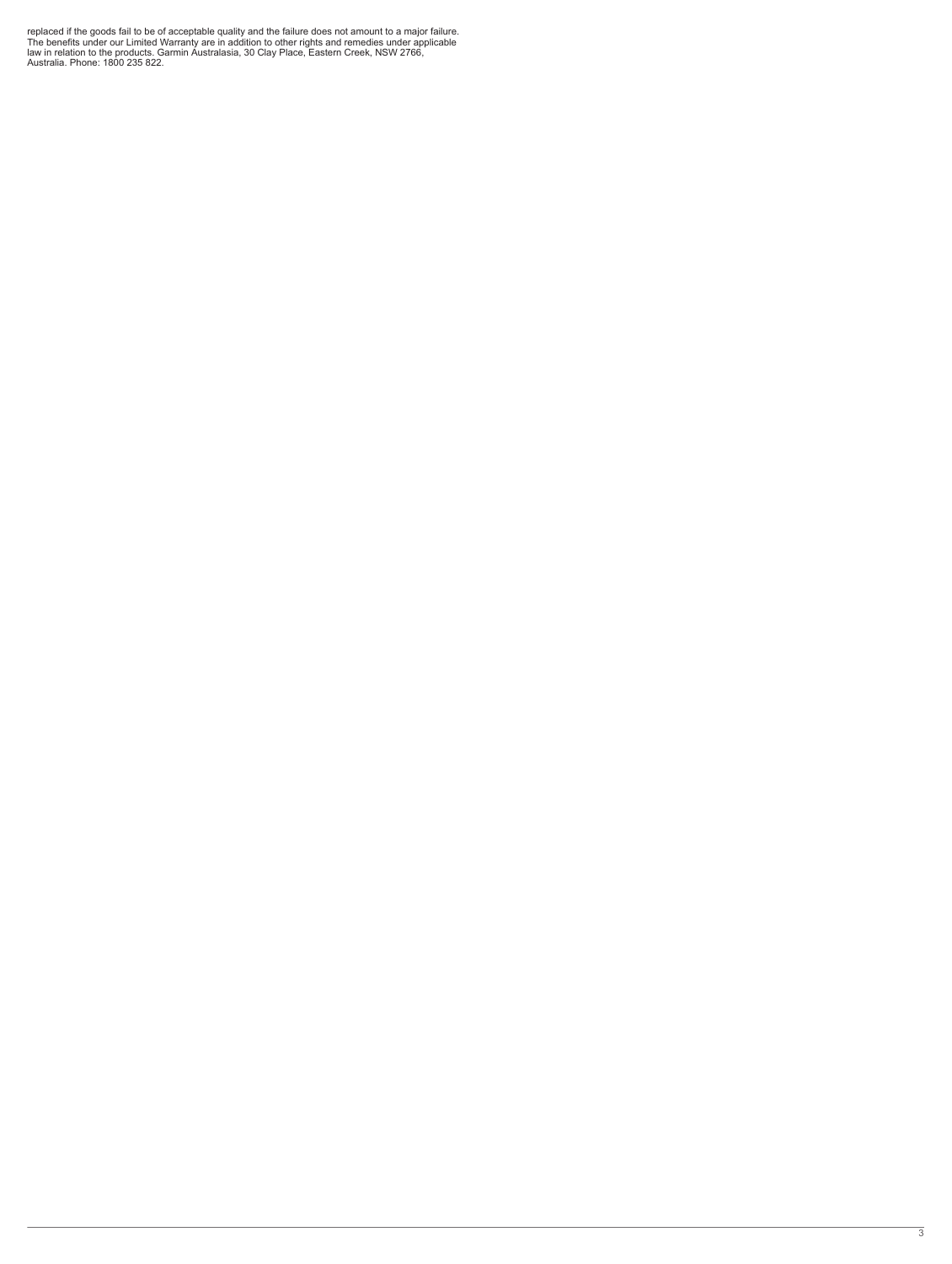# <span id="page-3-0"></span>Zignorowanie poniższych ostrzeżeń może prowadzić do wypadków lub zdarzeń medycznych

### skutkujących śmiercią lub poważnymi obrażeniami ciała. **Ostrzeżenia dotyczące baterii**

# Urządzenie jest zasilane baterią litowo-jonową.

Nieprzestrzeganie poniższych zaleceń może doprowadzić do skrócenia czasu sprawnego działania baterii, a nawet grozić uszkodzeniem urządzenia, pożarem, oparzeniem substancjami chemicznymi, wyciekiem elektrolitu i/lub zranieniem.

• Nie wolno rozbierać urządzenia ani baterii na części, modyfikować, odnawiać, przedziurawiać ani<br>• Podejmowanie jamy sposób naruszać integralności ich obudowy.<br>• Podejmowanie jakichkolwiek prób wymontowania tej baterii je

- 
- 

# **Ostrzeżenia dotyczące zdrowia**

• W przypadku rozrusznika serca lub innego wewnętrznego urządzenia elektronicznego przed użyciem czujnika tętna należy skonsultować się z lekarzem.

- Urządzenie z technologią optycznego pomiaru tętna na nadgarstku Garmin i pulsoksymetr emitują światło zielone, czerwone i podczerwone, migając co pewien czas. Skonsultuj się z lekarzem, jeśli
- cierpisz na epilepsję lub masz zwiększoną wrażliwość na jasne lub migające światło. Przed rozpoczęciem lub wprowadzeniem zmian w programie ćwiczeń należy zawsze skonsultować się z lekarzem.
- Urządzenie Garmin, akcesoria, czujnik tętna, pulsoksymetr oraz powiązane dane mogą być wykorzystywane wyłącznie w celach rekreacyjnych, a nie w celach medycznych. Nie należy ich wykorzystywać do diagnozowania, łagodzenia objawów ani leczenia jakichkolwiek chorób lub problemów zdrowotnych, ani do zapobiegania im.
- Odczyty tętna oraz saturacji krwi tlenem służą wyłącznie do celów informacyjnych i mogą być błędne, za co nie ponosimy żadnej odpowiedzialności.
- Chociaż technologia optycznego pomiaru tętna na nadgarstku Garmin zwykle dokładnie mierzy<br>tętno, nie jest pozbawiona pewnych ograniczeń, które mogą powodować niedokładność pomiaru ze<br>względu na m.in. cechy fizyczne użyt aktywności.
- Chociaż technologia zastosowana w pulsoksymetrze Garmin zwykle dokładnie mierzy poziom tlenu we krwi, nie jest pozbawiona pewnych ograniczeń, które mogą powodować niedokładność pomiaru ze względu na m.in. cechy fizyczne użytkownika, dopasowanie urządzenia, jego umiejscowienie oraz<br>ruch wykonywany przez użytkownika.<br>• Monitory aktywności Garmin wykorzystują czujniki, które śledzą ruch oraz wykonują inne
- Zebrane przez nie dane odzwierciedlają aktywność i rejestrowane parametry jedynie w przybliżeniu<br>— informacje o wykonanych krokach, śnie, pokonanej odległości, tętnie, saturacji krwi i kaloriach<br>mogą nie być w pełni dokład

# **Ostrzeżenia dotyczące urządzenia**

- Urządzenia nie należy pozostawiać w pobliżu źródeł ciepła ani w miejscach narażonych na działanie<br> wysokiej temperatury, np. w samochodzie zaparkowanym na słońcu. Aby uniknąć ryzyka<br> uszkodzenia urządzenia, należy je
- bezpośrednie działanie promieni słonecznych, np. w schowku w desce rozdzielczej. Urządzenia nie wolno używać w temperaturach wykraczających poza zakres podany
- 
- w wydrukowanym podręczniku użytkownika dołączonym do opakowania produktu.<br>• Jeśli urządzenie nie będzie używane przez dłuższy czas, należy je przechowywać w temperaturze<br>• Określonej w wydrukowanym podręczniku użytkownika zatwierdzony do użytku lub dostarczony przez firmę Garmin.

# **Ostrzeżenia dotyczące rowerów**

- Urządzenie umożliwia przesłanie Twojej lokalizacji do kontaktu alarmowego. Jest to funkcja dodatkowa i nie jest głównym sposobem na uzyskanie pomocy ratunkowej. Aplikacja Garmin<br>Connect Mobile nie kontaktuje się ze służbami ratowniczymi w Twoim imieniu.<br>• Należy zawsze samemu oceniać sytuację i bezpiecznie kiero
- 
- zamontowane.

- **Ostrzeżenia dotyczące korzystania z funkcji nawigacji**<br>W przypadku urządzeń firmy Garmin, które zawierają mapy lub mogą ich używać, stosowanie się do<br>ich wskazówek zapewni bezpieczną nawigację.
- Zawsze należy dokładnie porównywać informacje widoczne na wyświetlaczu ze wszystkimi<br>dostępnymi źródłami nawigacji, w tym z oznaczeniami, lokalnymi przepisami i ograniczeniami<br>obowiązującymi na szlaku wodnym oraz mapami. wszelkie wątpliwości oraz stosować się do znaków drogowych, dostosowując sposób poruszania się do panujących warunków.
- Urządzenie należy traktować tylko jako pomoc nawigacyjną. Nie należy korzystać z urządzenia do celów wymagających dokładnych pomiarów kierunku, odległości, lokalizacji lub celów topograficznych.

**Ostrzeżenia dotyczące nawigacji po bezdrożach**<br>W przypadku urządzeń firmy Garmin z funkcją wyznaczania tras po bezdrożach dla takich aktywności<br>na świeżym powietrzu, jak jazda rowerem, piesze wędrówki czy jazda terenowa, wskazówek zapewni bezpieczną nawigację po bezdrożach.

- Podejmując decyzje dotyczące jazdy po bezdrożach z zastosowaniem urządzeń nawigacyjnych,<br>należy zawsze samemu oceniać sytuację i kierować się rozsądkiem. Jedynym zadaniem urządzenia<br>Garmin jest przekazywanie wskazówek do z obowiązku zachowania pełnej koncentracji i właściwego przygotowania do aktywnej turystyki w terenie. Ze wskazówek dotyczących trasy przejazdu nie należy korzystać, jeśli sugerują trasę niezgodną z obowiązującymi przepisami lub gdy zastosowanie się do nich może zagrozić bezpieczeństwu użytkownika.
- Należy dokładnie porównywać informacje pokazywane na wyświetlaczu ze wszystkimi innymi dostępnymi źródłami informacji, łącznie z oznakowaniem szlaku, warunkami panującymi na szlaku i warunkami pogodowymi, a także wziąć pod uwagę wszystkie czynniki, które mogłyby wpłynąć na bezpieczeństwo w trakcie podróży. Ze względów bezpieczeństwa przed kontynuowaniem jazdy z użyciem urządzenia nawigacyjnego należy rozstrzygnąć wszelkie wątpliwości oraz stosować się do
- znaków i warunków na drodze.<br>• Przed wyruszeniem w trasę po bezdrożach należy rozważyć aspekty środowiskowe oraz związane<br>• z tym zagrożenia, a zwłaszcza wpływ jaki mogą mieć na nasze bezpieczeństwo warunki pogodowe na szlaku. Przed wyruszeniem w trasę po nieznanych ścieżkach i szlakach, należy upewnić się, że posiadany sprzęt i zaopatrzenie są adekwatne do podejmowanej wyprawy.

# *NOTYFIKACJA*

Zignorowanie poniższego ostrzeżenia może prowadzić do uszkodzenia mienia lub obrażeń ciała, a także może negatywnie wpłynąć na działanie urządzenia.

### **Uwaga dotycząca baterii**

Zużyte urządzenie/baterię nienadającą się do dalszego użytku należy przekazać do punktu utylizacji i powtórnego przetwarzania odpadów zgodnie z prawem i przepisami obowiązującymi na danym obszarze.

## **Uwaga dotycząca systemu GPS**

Może dojść do pogorszenia wydajności pracy urządzenia nawigacyjnego, jeśli w jego pobliżu znajdują<br>się jakiekolwiek urządzenia korzystające z naziemnej sieci szerokopasmowej o częstotliwościach<br>zbliżonych do częstotliwości

**Programy ochrony środowiska dotyczące produktu**<br>Informacje na temat programu recyklingu produktu firmy Garmin oraz dyrektyw WEEE, RoHS<br>i REACH, a także innych programów można znaleźć na stronie [www.garmin.com/aboutGarmin](http://www.garmin.com/aboutGarmin/environment) [/environment.](http://www.garmin.com/aboutGarmin/environment)

### **Deklaracja zgodności**

Firma Garmin niniejszym oświadcza, że produkt ten spełnia wymagania dyrektywy 2014/53/UE. Pełny tekst deklaracji zgodności z przepisami unijnymi można znaleźć na stronie: [www.garmin.com](http://www.garmin.com/compliance) [/compliance](http://www.garmin.com/compliance).

### **Dane kartograficzne**

Firma Garmin wykorzystujemy różne rządowe i prywatne źródła danych. Praktycznie wszystkie źródła danych zawierają pewne niedokładne lub niepełne informacje. W niektórych krajach pełne i dokładne dane kartograficzne nie są dostępne lub ich cena jest zbyt wysoka.

**Ograniczona gwarancja** Niniejsza gwarancja Garmin jest gwarancją producenta, która przenosi na konsumenta prawa niezależne od praw wynikających z praw ochrony konsumenta (rękojmia), przy czym niniejszy<br>dokument tych ostatnich nie ogranicza ani nie wyklucza. Niniejsza gwarancja pozostaje w mocy przez<br>okres dwóch (2) lat od daty zakup

**Prawa ochrony konsumenta:** W razie wykrycia wady produktu Garmin, konsument może skorzystać z praw wynikających z następujących przepisów: • Ustawa z 23 kwietnia 1964 kodeks cywilny (tekst jednolity Dz.U. poz. 121 z późniejszymi zmianami)

Konsumentowi przysługuje prawo wyboru wnoszenia roszczeń z tytułu Ograniczonej Gwarancji Garmin lub praw ochrony konsumenta. **Zakres Gwarancji:**

Niniejsza gwarancja stanowi, że zakupiony produkt Garmin będzie wolny od wszelkich wad<br>produkcyjnych i materiałowych przez okres dwóch lat od daty zakupu. W tym okresie Garmin może<br>wedle własnego uznania naprawić lub wymie kosztami części, robocizny i transportu. Niniejsza gwarancja nie ma zastosowania do: (i) uszkodzeń kosmetycznych, np. zadrapań, ubytków i wgnieceń; (ii) elementów eksploatacyjnych, np. baterii, o ile

uszkodzenie produktu nie wynika z wady materiałowej lub produkcyjnej; (iii) uszkodzeń<br>spowodowanych wypadkami, nadużyciem, niewłaściwym użytkowaniem, powodzią, pożarem lub<br>innymi zdarzeniami siły wyższej lub czynnikami zew produktu, który został poddany modyfikacjom lub przeróbkom bez pisemnej zgody Garmin; lub (vi)<br>uszkodzeń produktu, który został podłączony do źródła zasilania i/lub przewodów do transmisji danych,<br>które nie zostały dostarc uznania gwarancji w odniesieniu do produktów lub usług uzyskanych i/lub wykorzystanych z naruszeniem polskiego prawa.

Nasze produkty nawigacyjne stanowią wyłącznie pomoc w planowaniu podróży i nie należy ich<br>wykorzystywać do żadnych celów wymagających precyzyjnego pomiaru kierunku, odległości, położenia<br>ani topografii. Garmin nie udziela

Aby skorzystać z obsługi gwarancyjnej należy skontaktować się z lokalnym autoryzowanym dealerem Garmin lub zadzwonić do Działu Wsparcia Technicznego Garmin w celu uzyskania wytycznych co do

wysyłki oraz otrzymania numeru reklamacji - RMA.<br>W Polsce usługi Wsparcia Produktu zapewnia Garmin Polska, Adgar Park West I, Al. Jerozolimskie<br>181, 02-222 Warszawa Polska telefon: 00 800 441 24 54, mail: poland.support@ga zastępczy) urządzenie lub oprogramowanie lub zaproponować klientowi zwrot pełnej ceny zakupu<br>w ciągu 14 dni od daty otrzymania wadliwego urządzenia.<br>Jeżeli w ramach realizacji swoich zobowiązań Garmin dostarczy klientowi w

wymieni wadliwe urządzenie lub przeprowadzi znaczące naprawy urządzenia w ramach gwarancji, bieg okresu gwarancji rozpocznie się na nowo od momentu dostarczenia pozbawionego wad urządzenia lub<br>zwrotu naprawionego urządzenia do końca oryginalnego okresu gwarancji.<br>W innych przypadkach okres gwarancji zostanie przedłużo

było niemożliwe wskutek wady urządzenia objętej gwarancją. **Ograniczenie odpowiedzialności wobec osób trzecich i użytkowników komercyjnych:** Garmin

w żadnym przypadku nie ponosi odpowiedzialności za żadne straty, które nie zostały spowodowane<br>przez naruszenie niniejszej gwarancji przez Garmin, ani za żadne szkody uboczne, specjalne,<br>pośrednie ani wynikowe, w tym za ut produktu czy z wad produktu. Niniejsze ograniczenie nie ma zastosowania do (i) zgonu lub szkód<br>cielesnych; (ii) oszustwa; (iii) świadomego wprowadzenia w błąd; lub (iv) innych rodzajów<br>odpowiedzialności, których z mocy pra

produkt Garmin na mocy niniejszej gwarancji bez ryzyka związanego z informacjami i/lub danymi

przechowywanymi na urządzeniu Garmin i/lub ich utraty.<br>**Prywatność:** Wszelkie informacje dotyczące klienta otrzymane w procesie gwarancyjnym będą<br>przechowywane przez Garmin zgodnie z Polityką Prywatności Garmin, z którą mo

**Istotne ograniczenia usług:** Garmin może ograniczyć świadczenie usług do terytorium EOG i Szwajcarii. Usługi serwisowe w odniesieniu do produktów Garmin może świadczyć wyłącznie Garmin lub autoryzowane Centra Serwisowe Garmin

**Zakupy na aukcjach internetowych:** Produkty zakupione na aukcjach internetowych nie podlegają<br>ochronie gwarancyjnej Garmin. Potwierdzenia zakupu w ramach aukcji internetowych nie będą<br>przyjmowane w celu weryfikacji gwaran

gwarancyjnych niezbędny jest dowód zakupu od pierwotnego sprzedawcy. **Ogólne:** Jeżeli jakikolwiek zapis niniejszej gwarancji uznany zostanie za niezgodny z prawem lub niewykonalny, zostanie wyłączony z niniejszej gwarancji, co pozostaje bez wpływu dla zgodności z prawem i wykonalności pozostałych warunków gwarancji.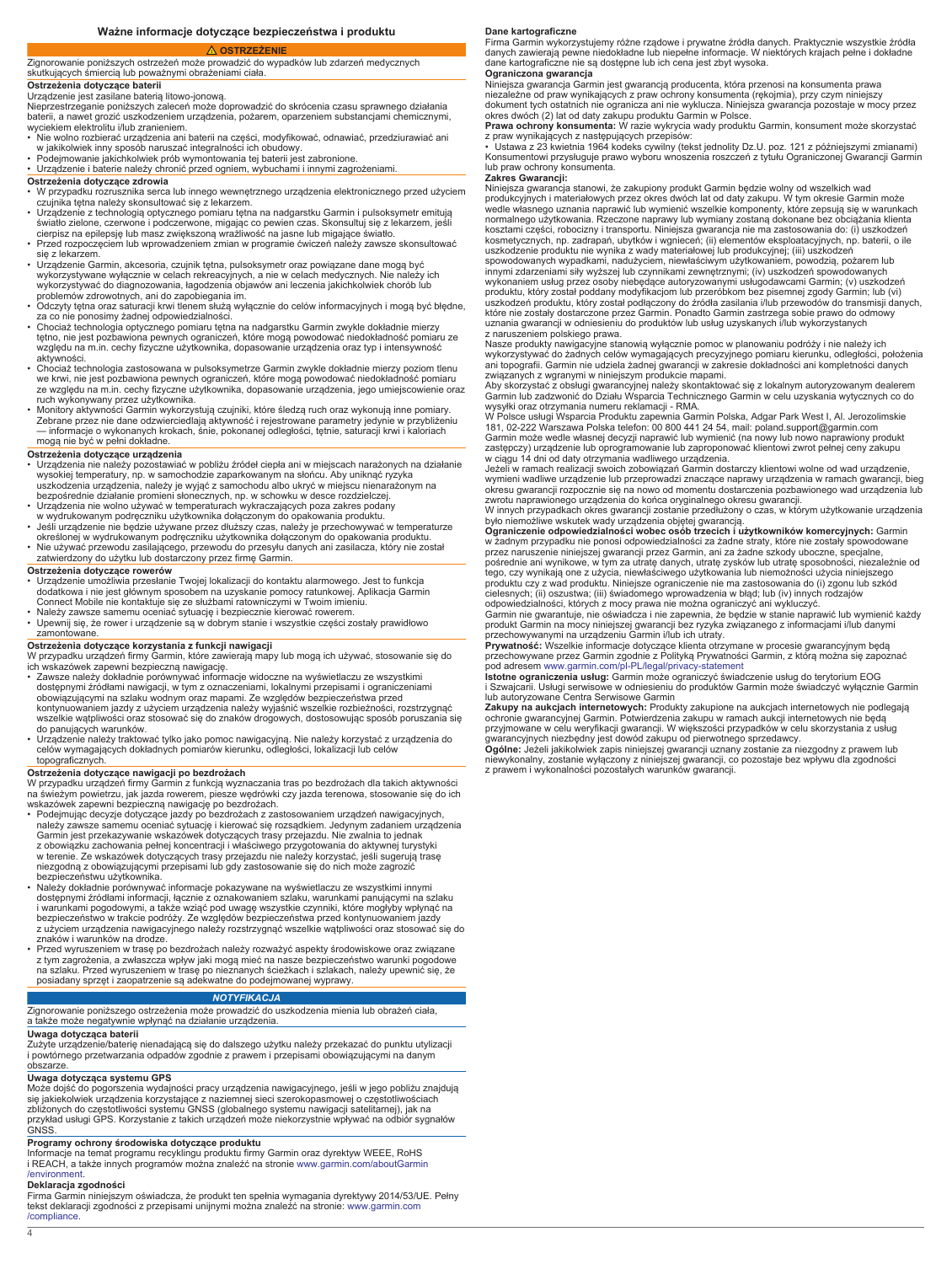### <span id="page-4-0"></span>Pokud nebudete věnovat pozornost následujícím varováním, můžete se vystavit nebezpečí nehody nebo zdravotní události, která může vést ke smrti nebo vážnému zranění. **Upozornění k používání baterií**

V tomto zařízení se používá lithium-iontová baterie. Pokud byste se neřídili těmito pokyny, mohlo by dojít ke zkrácení životnosti baterie nebo k nebezpečí<br>poškození zařízení, požáru, chemickému spálení, k vytečení elektrolytu nebo k úrazu.<br>• Zařízení ani baterie nerozebírej

• Neodstraňujte nebo se nepokoušejte odstranit uživatelem nevyměnitelnou baterii. • Zařízení ani baterie nesmějí přijít do styku s ohněm a nesmějí být vystaveny výbuchu ani jinému

riziku.

- **Zdravotní varování** Pokud máte kardiostimulátor nebo jiné implantované elektronické zařízení, před zahájením používání
- snímače srdečního tepu se poraďte se svým lékařem.<br>• Optický snímač srdečního tepu na zápěstí a pulzní oxymetr společnosti Garmin vyzařují zelené,<br>· červené a infračervené světlo a občas blikají. Pokud trpíte epilepsií n blikající světla, poraďte se svým lékařem.
- Před zahájením nebo úpravou každého cvičebního programu se vždy poraďte se svým lékařem.<br>• Zařízení Garmin, příslušenství, monitor srdečního tepu, snímač pulzního oxymetru a podobné údaje<br>• slouží k rekreačním a nikol
- péči nebo prevenci jakéhokoliv onemocnění nebo zdravotního stavu.
- Záznamy o srdečním tepu a nasycení krve kyslíkem slouží pouze pro referenci a nepřijímáme<br>⊃žádnou odpovědnost za důsledky chybných záznamů.<br>• I když optický snímač srdečního tepu na zápěstí společnosti Garmin obvykle po srdečního tepu uživatele, jeho technologie má svá omezení, která za určitých okolností mohou způsobit nepřesnost některých měření. Těmito okolnostmi mohou být tělesné parametry uživatele, přiléhavost zařízení a typ a intenzita činnosti.
- I když snímač pulzního oxymetru společnosti Garmin obvykle poskytuje přesný odhad nasycení krve<br>Vživatele kyslíkem, jeho technologie má svá omezení, která za určitých okolností mohou způsobit<br>nepřesnost některých měření
- zařízení, umístění zařízení a pohyb. Zařízení Garmin pro sledování aktivity využívají snímače, které sledují váš pohyb a další metriky. Získaná data a informace představují poměrně přesný odhad vaší sledované aktivity a metrik, nemohou však zaručit naprostou spolehlivost, například při počítání kroků, spánku, vzdálenosti, srdečního tepu, nasycení kyslíkem nebo kalorií.

## **Varování týkající se zařízení**

• Nevystavujte zařízení působení tepelného zdroje a nenechávejte ho na místech s vysokou teplotou, například na slunci v opuštěném vozidle. Chcete-li se vyhnout možným škodám, odstraňte zařízení z vozidla a nenechávejte ho na místech vystaveným přímému slunečnímu záření, například na

- palubní desce. Zařízení neprovozujte při teplotách mimo rozmezí, která jsou uvedena v tištěném návodu, který je součástí balení produktu.
- Je-li třeba zařízení uchovávat delší dobu, skladujte ho při teplotách uvedených v tištěném návodu, který je součástí balení produktu.
- Nepoužívejte napájecí kabel, datový kabel a/nebo napájecí adaptér, který není schválen nebo dodán společností Garmin.

## **Varování týkající se kola**

- ∙ Zařízení umožňuje odeslat informace o vaší poloze nouzovému kontaktu. Jedná se o doplňkovou<br>- funkci a nelze na ni spoléhat jako na jediný způsob zajištění pomoci v nouzových situacích. Aplikace<br>- Garmin Connect Mobile • Vždy se řiďte svým nejlepším úsudkem a obsluhujte kolo bezpečným způsobem.
- Ujistěte se, že jsou vaše kolo a technické vybavení správně udržovány a že jsou všechny součástky správně nainstalovány.

# **Varování týkající se navigace**

Pokud vaše zařízení Garmin používá nebo přijímá mapová data, zajistěte bezpečnou navigaci podle těchto pokynů.

- Vždy pečlivě srovnávejte informace zobrazené v zařízení se všemi ostatními zdroji navigace, včetně informací zrakových vjemů, místních pravidel a omezení vodních cest a map. Z bezpečnostních důvodů vždy před pokračováním v navigaci vyřešte veškeré nesrovnalosti nebo otázky a podřiďte se
- místnímu značení a podmínkám.<br>• Toto zařízení používejte pouze jako navigační pomůcku. Nepoužívejte toto zařízení pro účely<br>• vyžadující přesné měření směru, vzdálenosti, polohy nebo místopisu.

**Varování pro navigaci mimo silnice**<br>Dokáže-li vaše zařízení Garmin navrhovat trasy mimo silnice pro různé venkovní aktivity, např.<br>cyklistiku, turistiku a univerzální terénní vozidla, zajistěte bezpečnou navigaci mimo sil pokynů.

- Při rozhodování o navigaci mimo silnice vždy spoléhejte na svůj nejlepší úsudek a řidte se vlastním<br>zdravým rozumem. Zařízení Garmin je sestaveno tak, aby navrhovalo pouze možné trasy. Neslouží<br>jako náhrada pozornosti a
- turistických značek, situace na cestě, aktuálního počasí a dalších faktorů, které mohou ovlivnit bezpečnost během navigace. Z bezpečnostních důvodů vždy před pokračováním v cestě vyřešte<br>veškeré nesrovnalosti a podřídte se místnímu značení a situaci.<br>• Před zahájením aktivit mimo silnice mějte vždy na paměti možné do
- vlastní rizika aktivity, především možný vliv počasí a situace na cestě související s počasím na bezpečnost aktivity. Před navigací po neznámých cestách a stezkách se ujistěte, že pro aktivitu máte správnou výbavu a příslušenství.

## *OZNÁMENÍ*

Pokud nebudete věnovat pozornost následujícím oznámením, vystavujete se riziku zranění či poškození majetku nebo negativního dopadu na funkci zařízení.

## **Oznámení o bateriích**

Informace o likvidaci zařízení/baterií v souladu s platnými místními zákony a nařízeními získáte u místního střediska pro likvidaci odpadů.

## **Oznámení GPS**

Navigační zařízení může vykazovat snížený výkon v blízkosti zařízení využívajících pozemní širokopásmovou síť na podobných kmitočtech jako globální satelitní navigační systémy GNSS (Global Navigation Satellite System), např. systém GPS (Global Positioning Service). Použití těchto zařízení může narušit příjem signálů GNSS.

# **Produktové ekologické programy**

Informace o programu recyklace produktů Garmin a o programech WEEE, RoHS, REACH a dalších vyhovujících programech naleznete na adrese [www.garmin.com/aboutGarmin/environment](http://www.garmin.com/aboutGarmin/environment).

**Prohlášení o shodě** Společnost Garmin tímto prohlašuje, že produkt odpovídá požadavkům směrnice 2014/53/EU. Úplné znění prohlášení o shodě pro EU je k dispozici na následující internetové adrese: [www.garmin.com](http://www.garmin.com/compliance) [/compliance](http://www.garmin.com/compliance).

# **Informace o mapových datech**

Společnost Garmin využívá kombinaci státních a soukromých zdrojů dat. Téměř všechny zdroje dat obsahují určitá nepřesná nebo neúplná data. Kompletní a přesná mapová data nejsou v některých zemích vůbec k dispozici nebo jsou nepřiměřeně nákladná.

**Omezená záruka**<br>TATO ZÁRUKA VÁM POSKYTUJE SPECIFICKÁ ZÁKONNÁ PRÁVA. MŮŽETE MÍT I JINÁ ZÁKONNÁ PRÁVA, KTERÁ SE MOHOU V RŮZNÝCH STÁTECH LIŠIT (NEBO ZEMÍCH ČI PROVINCIÍCH).<br>SPOLEČNOST GARMIN NEVYLUČUJE, NEOMEZUJE ANI NEPŘERUŠUJE PLATNOST JINÝCH<br>ZÁKONNÝCH PRÁV, KTERÁ MŮŽETE MÍT NA ZÁKLADĚ ZÁKONŮ VE VAŠEM STÁTĚ (NEBO ZE STÁTU, ZEMĚ NEBO PROVINCIE. Na neletecké produkty je poskytována záruka, že budou bez vad materiálu a zpracování po dobu

jednoho roku od data zakoupení. Společnost Garmin si vyhrazuje výhradní právo opravit nebo vyměnit jakoukoli součást, která při běžném používání selže. Náklady za práci a opravy a výměnu dílů nebudou

účtovány zákazníkovi s výhradou, že zákazník bude zodpovědný za jakékoli přepravní náklady. Tato omezená záruka se nevztahuje na: (i) kosmetické vady jako poškrábání, odření a promáčknutí; (ii) spotřební součásti, jako baterie, pokud nedošlo k poškození v důsledku vady materiálu nebo<br>zpracování; (iii) poškození způsobené nehodou, nedbalostí, nesprávným používáním, vodou, záplavou,

ohněm nebo jinými přírodními živly a vnějšími vlivy; (iv) poškození způsobené provozováním služeb<br>poskytovatelem neautorizovaným společností Garmin; (v) poškození produktu, který byl upraven nebo<br>změněn bez písemného svole ke zdroji napájení a/nebo k datovým kabelům, které nejsou dodávány společností Garmin. Společnost<br>Garmin si navíc vyhrazuje právo odmítnout reklamační nároky na produkty nebo služby, které byly<br>získány nebo jsou používány pozice nebo místopisu. U navigačních produktů společnost Garmin neposkytuje záruku na přesnost nebo úplnost mapových dat.

Tato omezená záruka se nevztahuje na a společnost Garmin není zodpovědná za jakékoli snížení<br>výkonu navigačního zařízení Garmin způsobené jeho použitím v blízkosti telefonů nebo jiných zařízení<br>využívajících pozemní široko

ZÁRUKY A NÁHRADY. SPOLEČNOST GARMIN SE VÝSLOVNĚ ZŘÍKÁ VŠECH OSTATNÍCH<br>ZÁRUK A NÁHRAD, AŤ JIŽ VYJÁDŘENÝCH, PŘEDPOKLÁDANÝCH, ZÁKONNÝCH NEBO JAKÝCHKOLI JINÝCH ZEJMÉNA VŠECH PŘEDPOKLÁDANÝCH ZÁRUK OBCHODOVATELNOSTI<br>ČI VHODNOSTI PRO URČITÝ ÚČEL, ZÁKONNÝCH NÁHRAD A PODOBNĚ. TATO ZÁRUKA VÁM<br>POSKYTUJE SPECIFICKÁ ZÁKONNÁ PRÁVA. MŮŽETE MÍT I JINÁ ZÁKONNÁ PRÁVA, KTERÁ S PREDPOKLADANÝCH ZARUK NA ZAKLADĚ ZÁKONŮ VE VASEM STÁTÉ (NEBO ZEMI ČI<br>PROVINCII), JE DOBA TRVÁNÍ TĚCHTO ZÁRUK OMEZENA NA DOBU TRVÁNÍ TÉTO OMEZENÉ<br>ZÁRUKY. V NĚKTERÝCH STÁTECH (NEBO ZEMÍCH ČI PROVINCIÍCH) NENÍ POVOLENO<br>OMEZEN

POKUD JDE O NAROKY UČINĚNĚ V SOUVISLOSTI S PORUSENIM ZARUKY, SPOLEČNOST<br>GARMIN NENÍ V ŽÁDNÉM PŘÍPADĚ ODPOVĚDNÁ ZA JAKÉKOLI NÁHODNÉ, ZVLÁŠTNÍ,<br>NEPŘÍMÉ NEBO NÁSLEDNÉ ŠKODY ZPŮSOBENÉ POUŽÍVÁNÍM, NESPRÁVNÝM POUŽÍVÁNÍM<br>NEBO NEM V NĚKTERÝCH STÁTECH (A ZEMÍCH NEBO PROVINCIÍCH) NENÍ POVOLENO VYLOUČENÍ<br>ODPOVĚDNOSTI ZA NÁHODNÉ NEBO NÁSLEDNÉ ŠKODY, V TAKOVÉM PŘÍPADĚ SE VÁS VÝŠE

UVEDENĚ OMEZENÍ ODPOVĚDNOSTI NETYKA.<br>Pokud v záruční lhůtě vznesete požadavek na záruční opravu v souladu s touto omezenou zárukou,<br>společnost Garmin dle vlastního uvážení: (i) opraví zařízení s použitím nových nebo dříve zařízení splňující standardy kvality společnosti Garmin, nebo (iii) nabídne plnou náhradu nákupní ceny.<br>TENTO NÁROK BUDE VAŠÍM JEDINÝM A VÝLUČNÝM NÁROKEM PŘI JAKÉMKOLI PORUŠENÍ ZÁRUKY. Na opravená nebo vyměněná zařízení je poskytována 90denní záruka. Pokud odeslaná jednotka stále podléhá původní záruce, poté bude nová záruka 90 dní nebo bude pokračovat do konce

původní jednoleté záruky, podle toho, které doba bude delší. Než požádáte o záruční opravu, vyhledejte prosím nejprve pomoc v naší online nápovědě na webové stránce [support.garmin.com](http://www.support.garmin.com). Jestliže vaše zařízení po využití těchto zdrojů stále nefunguje správně,<br>kontaktujte autorizovaný servis společnosti Garmin v zemi, ve které jste výrobek zakoupili, a požádejte<br>o záruční opravu

Pokud chcete požádat o záruční opravu v jiné zemi, než je země, ve které jste výrobek zakoupili,<br>společnost Garmin nemůže zaručit dostupnost dílů a produktů potřebných k opravě nebo výměně<br>vašeho výrobku z důvodu odlišnost V takovém případě společnost Garmin může podle svého uvážení a platných zákonů, opravit nebo vyměnit váš výrobek za porovnatelný výrobek nebo díl Garmin nebo vás požádat o odeslání vašeho výrobku do autorizovaného servisu společnosti Garmin v zemi, ve které jste výrobek zakoupili, nebo do<br>autorizovaného servisu společnosti Garmin v jiné zemi, ve které lze provést opravu vašeho výrobku,<br>přičemž nesete odpově zákonů a předpisů v dané zemi společnost Garmin a její prodejci nemusí být v některých případech schopni poskytnout servis, výměnu nebo opravu výrobku v jiné zemi, než je země, ve které byl výrobek zakoupen.

**Zakoupení v online aukci**: Potvrzení z online aukce nejsou k ověření záruky přijímány. Chcete-li uznat<br>záruční opravu, je nutný originál nebo kopie původní účtenky od původního prodejce<br>produktů.Společnost Garmin neposkyt zakoupeného prostřednictvím online aukce.

**Zakoupení v jiném státě**: Na zařízení zakoupená mimo území USA může být poskytnuta samostatná<br>záruka mezinárodními distributory v závislosti na zemi zakoupení. Pokud je to možné, je tato záruka poskytována místním vnitrostátním distributorem a tento distributor také zajišťuje místní servis zařízení.<br>Záruky distributora jsou platné pouze na území předpokládané distribuce.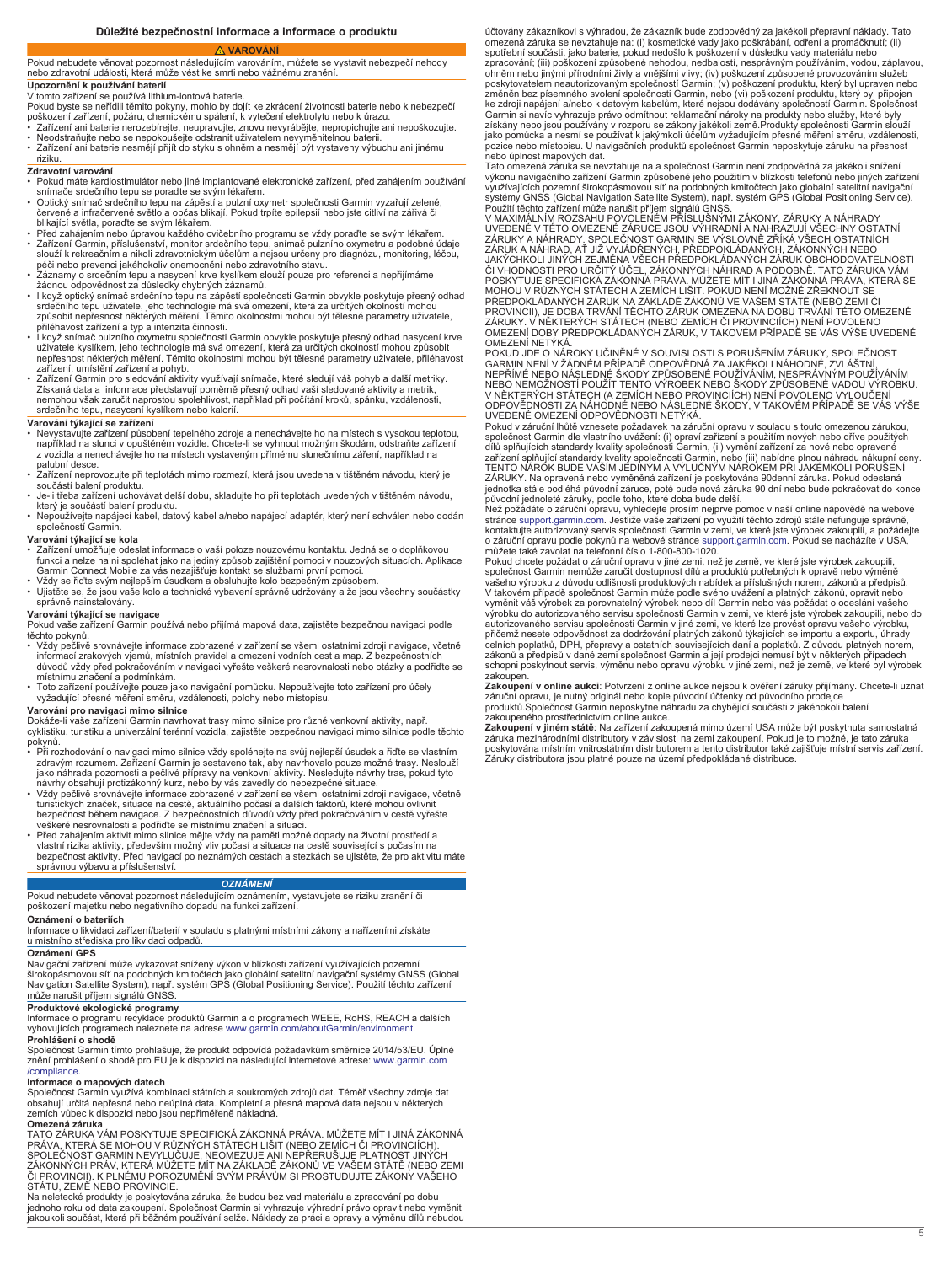# **Fontos biztonsági és terméktudnivalók**

## **FIGYELMEZTETÉS!**

## <span id="page-5-0"></span>A következő figyelmeztetések figyelmen kívül hagyása halálos vagy súlyos sérüléssel járó balesetet eredményezhet vagy orvosi beavatkozás szükségességéhez vezethet.

# **Figyelmeztetés az akkumulátorral kapcsolatban**

A készülék lítium-ion akkumulátorral használható.

- Ezen előírások be nem tartása megrövidítheti az elemek élettartamát, károsíthatja a készüléket, tüzet,<br>vegyszermarást, elektrolitszivárgást és/vagy személyi sérülést okozhat.<br>▪ Ne szerelje szét, ne alakítsa át, ne kísérel
- az akkumulátorokat, továbbá ne tegyen kárt azokban. Ne próbálja meg eltávolítani a felhasználó által nem cserélhető akkumulátort.
- Ne tegye ki a készüléket és az akkumulátorokat tűznek, robbanásnak vagy egyéb veszélyeknek.
- 
- **Egészségügyi figyelmeztetések**<br>• Ha szívritmusszabályzóval vagy más beültetett elektronikus orvosi eszközzel rendelkezik, a
- szívritmusmonitor használata előtt kérje ki orvosa véleményét.<br>• A Garmin optikai csukló-pulzusmonitor és véroxigénszint-érzékelő időnként villogó zöld, vörös vagy<br>· infravörös fényt bocsát ki. Konzultáljon orvosával, villogó fényre.
- Az edzésprogram megkezdése vagy módosítása előtt minden esetben kérje ki orvosa véleményét. • A Garmin készülék, a tartozékok, a pulzusmonitor, a véroxigénszint-érzékelő és a kapcsolódó adatok nem orvosi eszközök, csupán szórakoztatási célra szolgálnak, így nem alkalmasak betegségek diagnosztizálására, kezelésére, gyógyítására és megelőzésére.
- A szívritmus- és a véroxigén-telítettség eredményei csak tájékoztatásul szolgálnak; a téves<br> leolvasások esetleges következményeiért semmilyen felelősséget nem vállalunk.<br>• Bár a Garmin optikai csukló-pulzusmonitor t
- pulzusszámról, vannak belső korlátai, amik miatt bizonyos körülmények között a becslés pontossága romolhat. Ilyenek például a felhasználó fizikai jellemzői, a készülék illeszkedése, valamint a tevékenység jellege és intenzitása.
- Bár a Garmin véroxigénszint-érzékelő technológiája jellemzően pontos becslést ad a véroxigén-<br>tellítettségről, vannak belső korlátai, amelyek miatt bizonyos körülmények között a becslés<br>pontossága romolhat. Ilyenek példá
- elhelyezkedése, vagy éppen a mozgás. A Garmin tevékenységkövetők olyan érzékelőket használnak, melyek nyomon követik az Ön mozgását és egyéb adatokat. Az eszközök közeli becslést adnak tevékenységeiről és egyéb<br>adatokról – a megtett lépések számáról, az alvásról, a megtett távolságról, a pulzusszámról, a<br>véroxigén-telítettségről és a kalóriaa

- **A készülékkel kapcsolatos figyelmeztetések**<br>▪ Ne hagyja a készüléket hőforrásnak kitett vagy magas hőmérsékletű helyen, például felügyelet nélkül<br>▪ hagyott járműben, napfénynek kitéve. A potenciális sérülés megelőzése ér vegye ki a készüléket a járműből, vagy tárolja közvetlen napfénytől védett helyen, például a kesztyűtartóban.
- Ne használja a terméket a csomagban található, nyomtatott kézikönyvben feltüntetett hőmérséklettartományon kívül.
- 
- A készülék hosszú ideig tartó tárolása esetén a tárolás minden esetben a csomagban található, nyomtatott kézikönyvben feltüntetett hőmérséklet-tartományon belül történjen.
- Soha ne használjon a Garmin által nem jóváhagyott vagy nem a Garmin által biztosított tápkábelt, adatkábelt és/vagy áramadaptert.

# **Figyelmeztetések a kerékpárosok számára**

- A készülék segítségével elküldheti tartózkodási helyét egy baleset esetén értesítendő személynek.<br>Ez egy kiegészítő funkció, és nem javasolt a segítségkérés elsődleges módszereként hagyatkozni<br>rá. A Garmin Connect Mobi • A kerékpárt legjobb tudása szerint, biztonságosan vezesse.
- Gondoskodjon a kerékpár és az alkatrészek megfelelő karbantartásáról, valamint hogy az alkatrészek megfelelően legyenek felszerelve.

## **Navigációs figyelmeztetések**

Amennyiben Garmin készüléke térképadatokat is használ vagy fogad, a biztonságos navigálás

- érdekében tartsa be a következő irányelveket. Minden esetben körültekintően hasonlítsa össze a készüléken megjelenő információkat az összes rendelkezésre álló navigációs forrással, pl. a vizuális jelzésekkel, a vízi utakra vonatkozó helyi szabályokkal és korlátozásokkal és a térképekkel. Biztonsági okokból a navigálás folytatása előtt
- minden esetben találjon megoldást az ellentmondásokra és a felmerülő kérdésekre, figyeljen oda a<br>• A kézlekedési táblákra és az útviszonyokra.<br>• A készüléket kizárólag navigációs segédeszközként használja. Ne próbálja a ké szükséges.

**Terepen történő navigálásra vonatkozó figyelmeztetések**<br>Amennyiben Garmin készüléke a terepen történő navigálást is támogatja különböző szabadtéri tevékenységekhez (pl. kerékpározás, túrázás vagy terepjáróval való közlekedés), a biztonságos terepen történő navigálás érdekében tartsa be a következő irányelveket.

- A terepen történő navigáció során minden esetben a legjobb tudása szerint és józan ésszel hozza<br>meg a döntéseket. A Garmin készülék rendeltetése mindössze annyi, hogy útvonaljavaslatokat<br>adjon. Nem helyettesíti az odafig Ne tartsa be az útvonaljavaslatokat, ha az törvénytelen útvonalat javasol, vagy nem biztonságos helyzetet teremtene.
- Navigálás közben figyelmesen hasonlítsa össze a készüléken megjelenő információt az összes<br>rendelkezésre álló navigációs forrás adataival, pl. közúti táblák, útviszonyok, időjárási viszonyok és<br>minden egyéb olyan tényező
- figyeljen oda a közlekedési táblákra és az útviszonyokra.<br>• Minden eseben tartsa szem előtt a környezeti hatásokat és a tevékenység kockázatait, mielőtt<br>terepen végzett tevékenységbe kezdene, különös tekintettel arra, hogy ismeretlen ösvényeken vagy utakon kezdene navigálni, biztosítsa, hogy megfelelő felszereléssel és ellátmánnyal rendelkezzen.

## *ÉRTESÍTÉS*

A következő óvintézkedések be nem tartása személyi sérülést vagy anyagi kárt okozhat, illetve negatívan befolyásolja a készülék működését.

**Akkumulátorra vonatkozó megjegyzés**<br>A készülék és az akkumulátor a hatályos törvényeknek és szabályoknak megfelelő leselejtezése<br>érdekében forduljon a helyi hulladékfeldolgozó intézményhez.

## **GPS megjegyzés**

A navigációs eszköz gyengébb teljesítményt mutathat, ha a közelben más, bármely globális navigációs műholdas rendszer (GNSS) által használt frekvenciához közeli frekvenciát használó földfelszíni sugárzású hálózatot használó eszközök találhatók (pl. GPS). Az ilyen eszközök használata gyengítheti a GNSS-jelek vételi minőségét.

**A termék környezeti programjai**<br>A Garmin termékek újrahasznosítási programját a WEEE, RoHS, REACH, és más megfelelőségi programokkal együtt a [www.garmin.com/aboutGarmin/environment](http://www.garmin.com/aboutGarmin/environment) webcímen találja. **Megfelelőségi nyilatkozat**

A Garmin ezennel kijelenti, hogy a termék megfelel a 2014/53/EU irányelv előírásainak. Az EU megfelelőségi nyilatkozat teljes szövege a következő webhelyen tekinthető meg: [www.garmin.com](http://www.garmin.com/compliance) [/compliance](http://www.garmin.com/compliance).

### **Térképadatok**

6

Garmin kormányzati és magán adatforrásokat egyaránt használ. Gyakorlatilag minden adatforrás tartalmaz pontatlan vagy nem teljes adatot. Egyes országokban a teljes és pontos térképi információ vagy nem áll rendelkezésre, vagy csak riasztóan magas áron.

## **Korlátozott garancia**

A JELEN KORLÁTOZOTT GARANCIA MEGHATÁROZOTT JOGOKKAL RUHÁZZA FEL ÖNT,<br>MELYEK MELLETT EGYÉB, ÁLLAMONKÉNT (ILLETVE ORSZÁGONKÉNT VAGY MEGYÉNKÉNT) ELTÉRŐ JOGOKKAL IS RENDELKEZHET. A GARMIN NEM ZÁRJA KI, KORLÁTOZZA VAGY<br>FÜGGESZTI FEL AZ ÖN ÁLLAMÁNAK (ORSZÁGÁNAK VAGY MEGYÉJÉNEK) TÖRVÉNYEI

ÉRTELMÉBEN ÖNT MEGILLETŐ EGYÉB JOGOKAT. JOGAINAK TELJES KÖRŰ MEGÉRTÉSÉHEZ TÁJÉKOZÓDJON AZ ÁLLAMÁBAN, ORSZÁGÁBAN VAGY MEGYÉJÉBEN ÉRVÉNYES<br>TÁJÉKOZÓDJON AZ ÁLLAMÁBAN, ORSZÁGÁBAN VAGY MEGYÉJÉBEN ÉRVÉNYES

JOGSZABALYOKRÓL.<br>A nem repüléssel kapcsolatos termékek minden anyag- vagy gyártási hiba tekintetében a beszerzés<br>dátumától számított egyéves garanciával rendelkeznek. Ezen időszakon belül a Garmin saját döntése<br>alapján gon terhelik. Ez a korlátozott garancia nem vonatkozik a következőkre: (i) esztétikai sérülés, azaz karcolások, bevágások és horpadások; (ii) fogyóeszközök, azaz akkumulátorok és elemek, kivéve ha a<br>termék meghibásodása anyag- vagy kidolgozási hiba következménye; (iii) baleset, rongálás, nem<br>megfelelő használat, vízkár, károk; (iv) ha a kár oka szervizelés, amelyet nem a Garmin hivatalos szervize végzett; (v) ha a Garmin írásos engedélye nélkül módosított termékben keletkezett kár, vagy (vi) ha a károsodott termék csatlakoztatva volt áramforráshoz és/vagy ha a felhasznált adatkábeleket nem a Garmin biztosította. Ezen felül a Garmin fenntartja a jogot a garanciakövetelés visszautasítására bármely ország törvényeit megsértve beszerzett, illetve használt termékek vagy szolgáltatások esetén.A Garmin termékek kizárólag segédeszközként alkalmazhatók, és nem használhatók irány, távolság, helyek vagy topográfia pontos meghatározására. A navigációs termékek esetében a Garmin nem vállal garanciát a<br>térképadatok pontosságáért és teljességéért.<br>A korlátozott garancia nem vonatkozik továbbá bármely Garmin navigációs termék

gyengülésére, amennyiben az amiatt következett be, hogy a terméket olyan mobil készülék vagy más eszköz közelében használták, amely a globális navigációs műholdas rendszer (GNSS) által használt frekvenciához közeli frekvencián működő (pl. GPS) földfelszíni sugárzású hálózatot használ; ennek<br>megfelelően a Garmin nem vállal felelősséget az ilyen esetekért. Az ilyen eszközök használata<br>gyengítheti a GNSS-jelek véte

KORLÁTOZOTT GARANCIA ALTAL MAGÁBAN FOGLALT VÁLLALÁSOK KIZÁRÓLAGOSAK ÉS<br>FELÜLÍRNAK MINDEN EGYÉB VÁLLALÁST, ÉS A GARMIN KIFEJEZETTEN KIZÁR MINDEN<br>EGYÉB VÁLLALÁST, LEGYEN SZÓ KIFEJEZETTRŐL, HALLGATÓLAGOSRÓL, A TÖRVÉNY ÁLTAL<br>S VÁLLALÁST VAGY EGYÉB GARANCIÁT. A JELEN KORLÁTOZOTT GARANCIA MEGHATÁROZOTT<br>JOGOKKAL RUHÁZZA FEL ÖNT, MELYEK MELLETT EGYÉB, ÁLLAMONKÉNT ÉS<br>ORSZÁGONKÉNT ELTÉRŐ JOGOKKAL IS RENDELKEZHET. AMENNYIBEN AZ ÖN ÁLLAMÁNAK<br>VAGY ORSZÁG LEHET LEMONDANI, ÚGY AZ ILYEN GARANCIÁK IDŐTARTAMA A JELEN KORLÁTOZOTT GARANCIA IDŐTARTAMÁRA KORLÁTOZÓDIK. NÉHÁNY ÁLLAMBAN (ÉS ORSZÁGBAN VAGY MEGYÉBEN) NEM MEGENGEDETT A HALLGATÓLAGOS GARANCIÁK IDŐTARTAMÁNAK<br>KORLÁTOZÁSA, ÍGY ELKÉPZELHETŐ, HOGY AZ EMLÍTETT KORLÁTOZÁSOK ÖNRE NEM<br>VONATKOZNAK.

A GARANCIA MEGSÉRTÉSÉVEL KAPCSOLATOS KÖVETELÉSEK ESETÉN A GARMIN<br>SEMMILYEN KÖRÜLMÉNYEK KÖZÖTT SEM FELELŐS A MELLÉKES, KÜLÖNLEGES, KÖZVETETT<br>VAGY KÖVETKEZMÉNYES KÁROKÉRT, AMELYEK OKA AKÁR A HASZNÁLAT, A HELYTELEN<br>HASZNÁLAT KÖVETKEZMÉNYES KÁROK KIZÁRÁSA NEM LEHETSÉGES, ÍGY ELKÉPZELHETŐ, HOGY AZ EMLÍTETT KORLÁTOZÁSOK ÖNRE NEM VONATKOZNAK.

Amennyiben a jótállási időszak alatt, a jelen korlátozott garanciával összhangban garanciális<br>szolgáltatásra vonatkozó igénylést nyújt be, abban az esetben a Garmin, döntése alapján: (i)<br>megjavítja a készüléket új, vagy a

Garanciális szolgáltatás keresése előtt kérjük, tekintse át a [support.garmin.com](http://www.support.garmin.com) weboldalon elérhető<br>online súgóforrásokat. Amennyiben az említett források alkalmazása után a készülék továbbra sem működik megfelelően, forduljon a vásárlás eredeti országában található hivatalos Garmin<br>szervizlétesítményhez, illetve kövesse a [support.garmin.com](http://www.support.garmin.com) weboldalon található utasításokat a garanciális szolgáltatások igénybevételéhez. Amennyiben Ön az Egyesült Államokban tartózkodik, az 1-800-800-1020 telefonszámot is hívhatja.

A vásárlás eredeti országának területén kívüli garanciális szolgáltatás igénybevétele esetén a<br>termékkínálatokban jelen lévő különbségek, illetve az alkalmazandó szabványok, jogszabályok és<br>előírások miatt a Garmin nem gar alkalmazandó jogszabályok függvényében megjavíthatja vagy kicserélheti a terméket ahhoz hasonló<br>Garmin termékekkel és alkatrészekkel, illetve arra kötelezheti Önt, hogy a terméket elküldje a vásárlás<br>eredeti országában tal szervizelésének elvégzésére alkalmas országban található hivatalos Garmin szervizlétesítménybe. Utóbbi esetben Ön tartozik felelősséggel az összes alkalmazandó importra- és exportra vonatkozó törvény betartásáért, illetve mindennemű vámkezelési illeték, áfa, szállítási költség, valamint egyéb<br>kapcsolódó adóteher és díj megfizetéséért. Bizonyos esetekben előfordulhat, hogy a Garmin és<br>forgalmazói nem képesek a t előírások miatt nem képesek visszajuttatni Önnek a megjavított vagy kicserélt készüléket az adott

országba.<br>**Online árverésen vásárolt termékek**: Online árverésről szóló igazolások nem alkalmasak a<br>garanciális jogosultság elbírálásához. Garanciális szolgáltatás igénybevételéhez az eredeti kereskedő<br>által kiadott vásárl

online árverés útján megszerzett termék esetében.<br>**Nemzetközi vásárlá**s: Az Egyesült Államok területén kívül vásárolt termékekre – az országtól függően<br>– a nemzetközi viszonteladók külön garanciát adhatnak. Ezt a garanciát garancia kizárólag a viszonteladás szándékolt területére érvényes.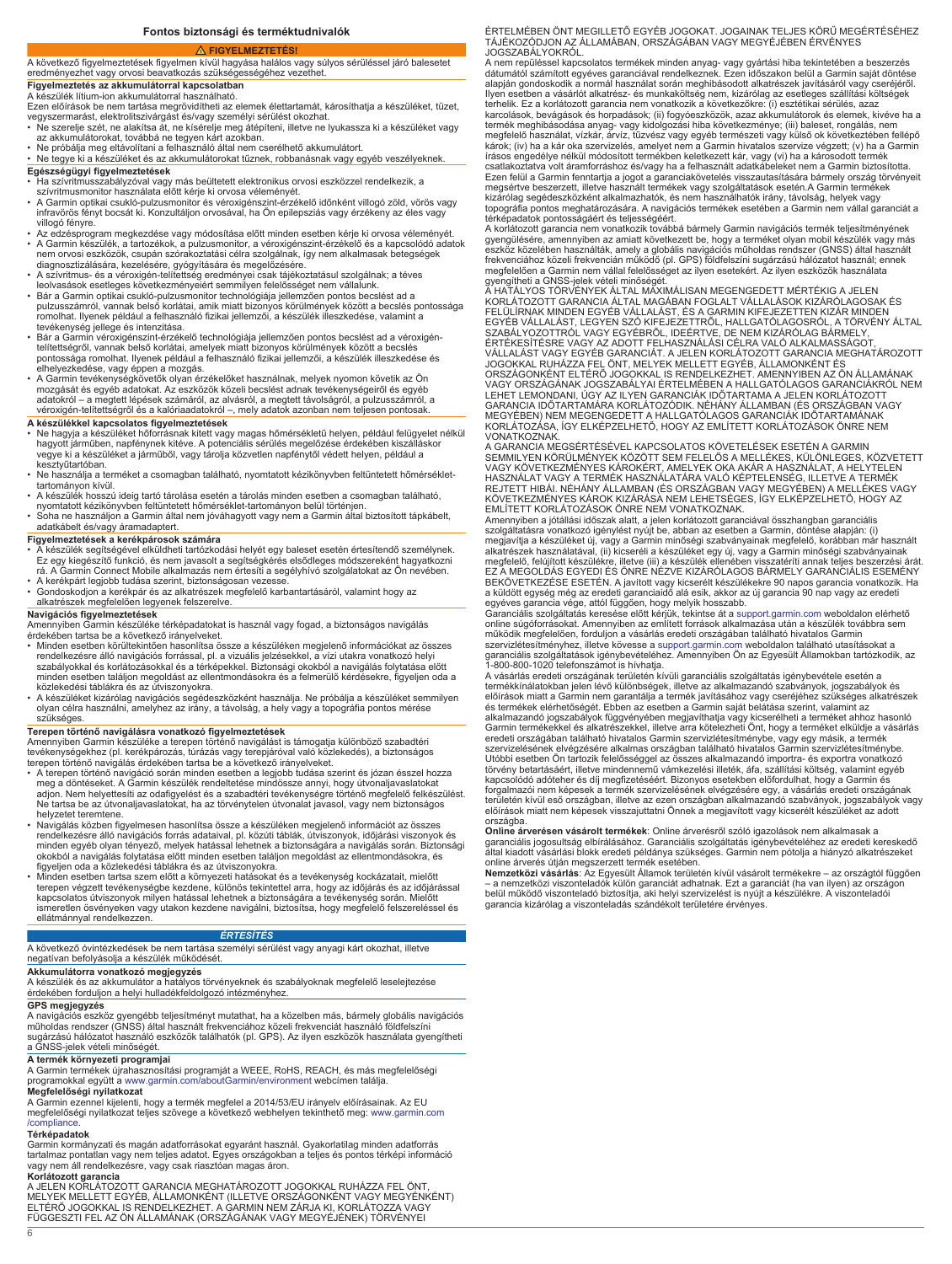**Pomembne informacije o varnosti in izdelku**

## **OPOZORILO**

## <span id="page-6-0"></span>Neupoštevanje naslednjih opozoril lahko privede do nesreče ali zdravstvenega zapleta s smrtnim izidom ali hudimi telesnimi poškodbami.

# **Opozorila o baterijah**

V tej napravi se uporablja litij-ionska baterija.

Če teh smernic ne upoštevate, lahko skrajšate življenjsko dobo baterij ali tvegate poškodbe naprave,<br>požar, kemične opekline, iztekanje elektrolita in/ali telesne poškodbe.<br>• Naprave ali baterij ne razstavljajte, spremin

- 
- Ne odstranite ali poskušajte odstraniti baterij, ki jih uporabniki ne morejo zamenjati. Naprave ali baterij ne izpostavljajte ognju, eksplozijam ali drugim nevarnostim.

### **Zdravstvena opozorila**

- Če imate srčni spodbujevalnik ali drugo vsajeno elektronsko napravo, se pred uporabo merilnika srčnega utripa posvetujte s svojim zdravnikom.
- Optični merilnik srčnega utripa na zapestju in senzor pulznega oksimetra Garmin oddajata zeleno, rdečo in infrardečo svetlobo ter občasno utripata. Če imate epilepsijo ali ste občutljivi na svetle ali utripajoče luči, se posvetujte z zdravnikom.
- Preden začnete izvajati ali spreminjati kateri koli program vadbe, se obrnite na svojega zdravnika. • Naprava Garmin, dodatna oprema, merilnik srčnega utripa, senzor pulznega oksimetra in s tem povezani podatki so namenjeni le uporabi za rekreativne namene ter niso namenjeni uporabi za zdravstvene namene in niso namenjeni diagnozi, spremljanju, pregledu, zdravljenju ali preprečevanju
- bolezni ali zdravstvenih stanj. ∙ Odčitki srčnega utripa in nasičenosti krvi s kisikom so samo informativni. Za posledice morebitnih<br> napačnih odčitkov ne odgovarjamo.<br>• Čeprav tehnologija optičnega merilnika srčnega utripa na zapestju Garmin običaj
- uporabnikov srčni utrip, ima omejitve, zaradi katerih so lahko nekateri odčitki srčnega utripa v določenih razmerah nenatančni, in sicer te razmere vključujejo uporabnikove telesne lastnosti,
- prileganje naprave ter vrsto in intenzivnost dejavnosti.<br>• Čeprav tehnologija senzorja pulznega oksimetra Garmin običajno natančno oceni nasičenost<br>uporabnikove krvi s kisikom, ima omejitve, zaradi katerih so lahko nekater
- lastnosti, prileganje naprave položaj naprave in premikanje. Merilniki aktivnosti Garmin delujejo na podlagi senzorjev, ki spremljajo vaše gibanje in druge parametre. Podatki in informacije, ki jih zagotavljajo te naprave, vključno s podatki o številu korakov,<br>spanju, razdalji, srčnem utripu, nasičenosti s kisikom in kalorijah, naj bi bili natančna ocena vaše aktivnosti in izmerjenih parametrov, vendar se lahko zgodi, da niso popolnoma točni.

### **Opozorila o napravi**

- Naprave ne pustite izpostavljene viru toplote ali na visoki temperaturi, na primer na soncu v nenadzorovanem vozilu. Če želite preprečiti možnost poškodb, ob izstopu odstranite napravo iz
- vozila ali pa jo postavite izven neposredne sončne svetlobe, na primer v predal za drobnarije. • Naprave ne uporabljajte izven temperaturnih obsegov, navedenih v tiskanem priročniku v embalaži izdelka.
- Če napravo shranite za dlje časa, jo shranite v temperaturnih obsegih, navedenih v tiskanem
- priročniku v embalaži izdelka. Ne uporabljajte napajalnega kabla, podatkovnega kabla in/ali napajalnika, ki ga ni odobrila ali dobavila družba Garmin.

- **Opozorila o kolesu** Naprava omogoča, da pošljete svojo lokacijo stiku v sili. To je dodatna funkcija, na katero se ne smete zanesti kot na glavni način za priklic pomoči v sili. Program Garmin Connect Mobile ne stopi v stik z službami za ukrepanje v sili v vašem imenu.
- Vedno ravnajte razumno in kolo upravljajte na varen način.
- Prepričajte se, da svoje kolo in dele ustrezno vzdržujete in da so vsi deli pravilno nameščeni. **Opozorila glede navigacije**<br>Če naprava Garmin uporablja ali sprejema podatke zemljevidov, upoštevajte te smernice za

- zagotavljanje varne uporabe navigacije.
- Vedno pazljivo primerjajte informacije, ki so prikazane na napravi, z vsemi razpoložljivimi<br> navigacijskimi viri, vključno z informacijami, ki jih dobite z opazovanjem, lokalnimi pravili in<br> omejitvami za vodne poti t
- vedno odpravite neskladja ali razrešite vprašanja ter upoštevajte prometne znake in razmere na poti. Napravo uporabljajte samo kot navigacijski pripomoček. Naprave ne poskušajte uporabljati v namene, ki zahtevajo natančno merjenje smeri, razdalje, lokacije ali zemeljskega površja.

**Opozorila glede navigacije izven cest** Če lahko vaša naprava Garmin predlaga načrtovane poti izven cest za različne dejavnosti na prostem, na primer kolesarjenje, pohodništvo in vožnjo s terenskimi vozili, sledite tem smernicam, da zagotovite varno navigacijo izven cest.

- Ko sprejemate odločitve pri navigaciji izven cest, bodite vedno previdni in razumni. Naprava Garmin je zasnovana tako, da vam le predlaga pot vožnje, ni pa zamenjava za pozornost in ustrezno pripravo za dejavnosti v naravi. Ne sledite predlogom poti, če ti zahtevajo nezakonit manever ali bi vas postavili v nevarno situacijo.
- Vedno pozorno primerjajte informacije, ki so prikazane na enoti, z vsemi razpoložljivimi viri za navigacijo, vključno z znaki ter razmerami na stezi, vremenskimi razmerami in drugimi dejavniki, ki lahko vplivajo na varno navigacijo. Iz varnostnih razlogov vedno odpravite neskladja, preden nadaljujete z navigacijo, in upoštevajte postavljene znake ter razmere na poti.
- Preden se odpravite na dejavnosti v naravi, bodite vedno pozorni na učinke okolja in privzeta<br>tveganja dejavnosti, še posebej na vpliv, ki ga lahko imajo na varnost vaše dejavnosti vreme in z njim<br>povezani pogoji na stez ustrezno opremo in potrebščine.

## *OBVESTILO*

Neupoštevanje naslednjega obvestila lahko privede do telesnih poškodb ali materialne škode ali pa lahko negativno vpliva na delovanje naprave.

### **Opombe o baterijah**

Za odlaganje naprave ali baterij v skladu z veljavnimi zakoni in predpisi se obrnite na lokalno službo za odstranjevanje odpadkov.

**Obvestilo o sistemu GPS**

Navigacijska naprava lahko deluje slabše, če jo uporabljate v bližini katere koli naprave, ki uporablja zemeljsko širokopasovno omrežje, ki je blizu frekvencam, ki jih uporablja kateri koli globalni navigacijski satelitski sistem (GNSS), na primer globalna storitev za določanje položaja (GPS). Uporaba takih naprav lahko moti prejemanje signalov GNSS.

## **Okoljski programi za izdelke**

Informacije o programih družbe Garmin za recikliranje izdelkov in programih WEEE, RoHS, REACH ter drugih programih za skladnost si lahko ogledate na [www.garmin.com/aboutGarmin/environment](http://www.garmin.com/aboutGarmin/environment). **Izjava o skladnosti**

Družba Garmin izjavlja, da je ta izdelek v skladu z Direktivo 2014/53/EU. Celotno besedilo izjave EU o skladnosti je na voljo na naslednjem spletnem naslovu: [www.garmin.com/compliance.](http://www.garmin.com/compliance) **Informacije o podatkih zemljevida**

Garmin uporablja kombinacijo vladnih in zasebnih podatkovnih virov. Skoraj vsi podatkovni viri do neke mere vsebujejo netočne ali nepopolne podatke. V nekaterih državah zemljepisni podatki niso na voljo ali pa so nedopustno dragi.

**Omejeno jamstvo**<br>TO OMEJENO JAMSTVO VAM DODELJUJE DOLOČENE ZAKONSKE PRAVICE, POLEG TEGA PA<br>IMATE MORDA TUDI DRUGE ZAKONSKE PRAVICE, KI SO ODVISNE OD ZVEZNE DRŽAVE (ALI<br>DRŽAVE ALI POKRAJINE). DRUŽBA GARMIN NE IZKLJUČUJE, O

DRŽAVE (ALI DRŽAVE ALI POKRAJINE). ZA POPOLNO RAZUMEVANJE PRAVIC SI OGLEJTE<br>ZAKONODAJO SVOJE ZVEZNE DRŽAVE, DRŽAVE ALI POKRAJINE.<br>Izdelki, ki niso namenjeni uporabi v letalih, imajo jamstvo, da bodo brez okvar materiala al jamstvo ne velja za: (i) kozmetične poškodbe, na primer praske, odrgnine in udrtine; (ii) potrošne dele,<br>na primer baterije, razen če je do poškodb prišlo zaradi okvar materiala ali neustrezne izdelave; (iii) poškodbe, ki so posledica nesreč, zlorabe, nepravilne uporabe, vode, poplave, požara ali drugih naravnih ali zunanjih vzrokov; (iv) poškodbe, ki jih je povzročilo servisiranje oseb, ki niso pooblaščeni serviserji družbe Garmin; (v) poškodbe izdelka, ki je bil prilagojen ali spremenjen brez pisnega<br>dovoljenja družbe Garminali (vi) poškodbe izdelka, povezane z napajalnimi in/ali podatkovnimi kabli, ki jih ne dobavi družba Garmin. Poleg tega si Garmin pridržuje pravico do zavrnitve jamstvenih zahtevkov<br>za izdelke ali storitve, ki so bile pridobljene in/ali uporabljane v nasprotju z zakoni katere koli<br>države.Izdelki Garmi katerih je potrebno natančno merjenje smeri, razdalje, lokacije ali zemeljskega površja. Garmin ne

jamči za natančnost ali celovitost podatkov zemljevidov za navigacijske izdelke.<br>To omejeno jamstvo prav tako ne velja za, kakršno koli poslabšanje delovanja katerega koli<br>navigacijskega izdelka Garmin, ki je posledica nje naprave, ki uporablja zemeljsko širokopasovno omrežje, ki je blizu frekvencam, ki jih uporablja kateri koli globalni navigacijski satelitski sistem (GNSS), na primer globalna storitev za določanje položaja (GPS). Prav tako za takšno poslabšanje ni odgovorna družba Garmin. Uporaba takih naprav lahko moti

prejemanje signalov GNSS. JAMSTVA IN PRAVNA SREDSTVA, NAVEDENA V TEM OMEJENEM JAMSTVU, V NAJVEČJEM OBSEGU, KI GA DOVOLJUJE VELJAVNA ZAKONODAJA, IZKLJUĆUJEJO IN NADOMESĆAJO VSA<br>OSTALA JAMSTVA IN PRAVNA SREDSTVA, KI SO IZRAŽENA, NAKAZANA, ZAKONSKO ALI KAKO<br>DRUGAČE DOLOČENA TER JIH DRUŽBA GARMIN IZRECNO ZAVRAČA, KAR MED DR NAMEN, ZAKONSKA PRAVNA SREDSTVA ALI DRUGE DOLOČBE. TO OMEJENO JAMSTVO VAM DODELJUJE DOLOČENE ZAKONSKE PRAVICE, POLEG TEGA PA IMATE MORDA TUDI DRUGE

ZAKONSKE PRAVICE, KI SO ODVISNE OD ZVEZNE DRŽAVE ALI DRŽAVE. ČE NAKAZANIH<br>JAMSTEV NI MOGOČE ZAVRNITI V SKLADU Z ZAKONODAJO VAŠE ZVEZNE DRŽAVE ALI<br>DRŽAVE, JE OBDOBJE VELJAVNOSTI TAKIH JAMSTEV OMEJENO Z OBDOBJEM VELJAVNOSTI<br> DOVOLJUJEJO OMEJITEV OBDOBJA VELJAVNOSTI NAKAZANIH JAMSTEV, ZATO ZGORNJA OMEJITEV ZA VAS MORDA NE VELJA.

DRUŽBA GARMIN V PRIMERU ZAHTEVKA ZARADI KRŠITVE GARANCIJSKIH OBVEZNOSTI V NOBENEM PRIMERU NI ODGOVORNA ZA NAKLJUČNO, POSEBNO, POSREDNO ALI POSLEDIČNO ŠKODO, KI IZHAJA IZ UPORABE, NEPRAVILNE UPORABE ALI NEZMOŽNOSTI UPORABE IZDELKA ALI OKVAR IZDELKA. NEKATERE ZVEZNE DRŽAVE (TER DRŽAVE IN<br>POKRAJINE) NE DOVOLJUJEJO IZKLJUČITVE NAKLJUČNE ALI POSLEDIČNE ŠKODE, ZATO<br>ZGORNJE OMEJITVE ZA VAS MORDA NE VELJAJO.

Če v obdobju veljavnosti jamstva predložite zahtevek za jamstveni servis v skladu s tem omejenim jamstvom, družba Garmin po lastni presoji (i) popravi napravo z novimi ali že uporabljenimi deli, ki<br>izpolnjujejo standarde kakovosti družbe Garmin, (ii) nadomesti napravo z novo ali obnovljeno napravo, ki izpolnjuje standarde kakovosti družbe Garmin, ali (iii) zamenja napravo za celotno povračilo stroškov<br>nakupa. TO JE VAŠE EDINO IN IZKLJUČNO PRAVNO SREDSTVO V PRIMERU KRŠITVE<br>JAMSTVENIH DOLOČIL. Obdobje veljavnosti jamst

izvirnega enoletnega jamstva, pri čemer se upošteva daljše obdobje.<br>Preden predložite zahtevek za jamstveni servis, si oglejte spletne vire za pomoč, ki so na voljo na<br>spletnem naslovu [support.garmin.com](http://www.support.garmin.com). Če naprava po upo spletnem naslovu [support.garmin.com](http://www.support.garmin.com) za uveljavljanje jamstvenega servisa. Če ste v Združenih državah, lahko pokličete tudi telefonsko številko 1-800-800-1020.

Če želite predložiti zahtevek za jamstveni servis zunaj države nakupa, družba Garmin zaradi različnih<br>ponudb izdelka ter veljavnih standardov, zakonov in predpisov ne more zagotoviti, da bodo deli in<br>izdelki, potrebni za p lastni presoji in v skladu z veljavnimi zakoni popravi ali nadomesti izdelek s primerljivimi izdelki in deli družbe Garmin ali zahteva, da izdelek pošljete pooblaščenemu servisu družbe Garmin v državi nakupa<br>ali pooblaščenemu servisu družbe Garmin v drugi državi, ki lahko opravi servis izdelka, pri čemer ste<br>odgovorni za izpolnit vseh carin, davka na dodano vrednost, stroškov pošiljanja in drugih s tem povezanih davkov in prispevkov. V nekaterih primerih družba Garmin in prodajalci njenih izdelkov morda ne bodo mogli

opraviti servisa izdelka v državi, ki ni država nakupa, ali vam vrniti popravljenega ali nadomeščenega<br>izdelka v to državo zaradi standardov, zakonov ali predpisov, ki veljajo v njej.<br>**Nakupi v spletnih dražbah**: potrdila nadomestil manjkajočih sestavnih delov iz kompletov, ki ste jih kupili na spletni dražbi. **Mednarodni nakupi:** za nakupe izven Združenih držav je, odvisno od države, morda na voljo ločeno jamstvo, ki ga zagotovijo mednarodni prodajalci. V tem primeru jamstvo zagotovi lokalni prodajalec v državi nakupa, ki tudi zagotovi lokalni servis za napravo. Jamstva prodajalca veljajo samo na območjih predvidene prodaje.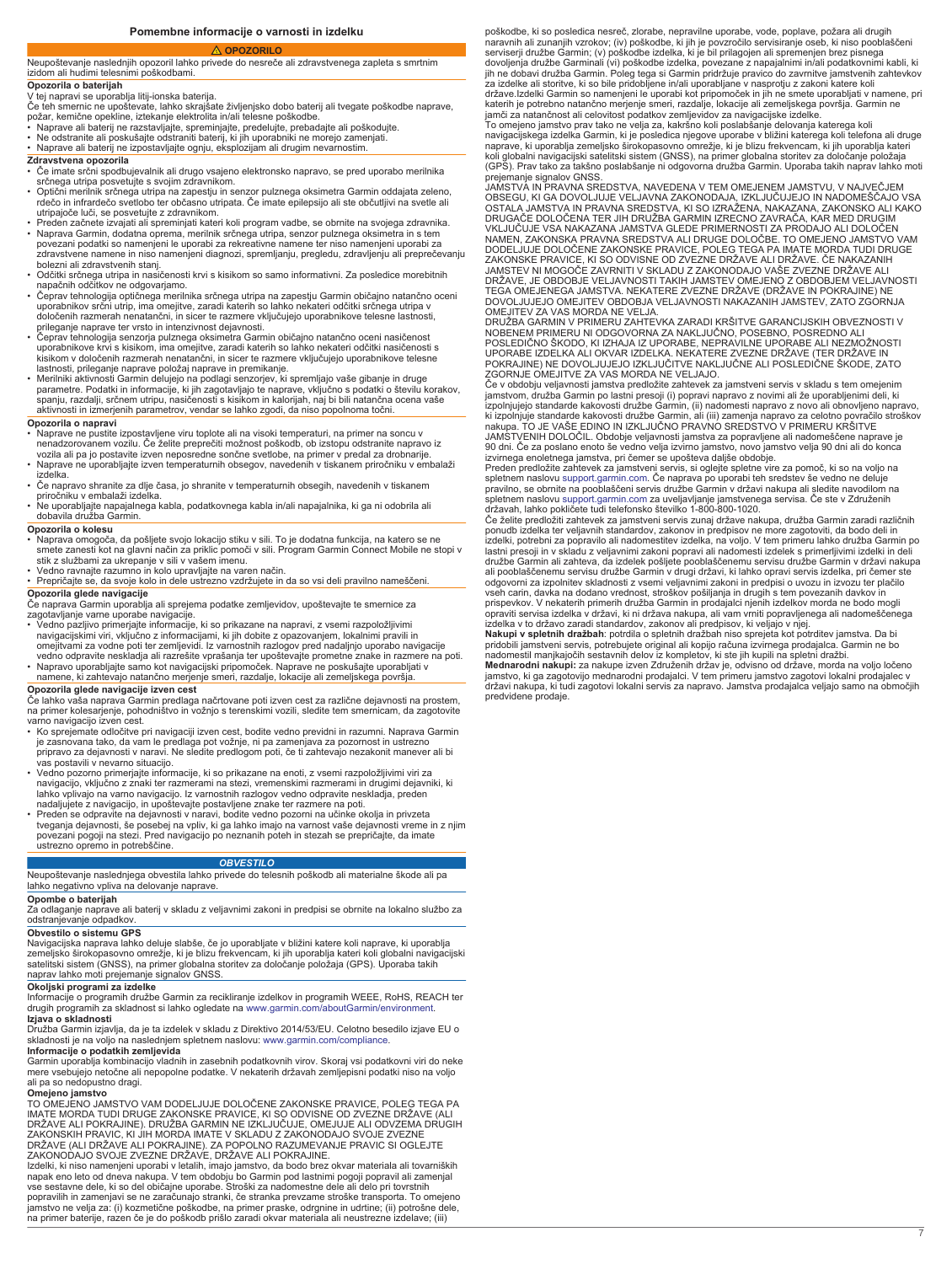**VAROVANIE**

## <span id="page-7-0"></span>Nedodržiavanie nasledujúcich upozornení môže viesť k nehode alebo zdravotnej udalosti a následnej smrti alebo vážnemu zraneniu.

# **Upozornenia v spojitosti s batériami**

V tomto zariadení sa používa lítium-iónová batéria. Ak tieto usmernenia nebudete dodržiavať, môže dôjsť k skráteniu životnosti batérií alebo to môže predstavovať riziko poškodenia zariadenia, vzniku požiaru, poleptania chemickou látkou, úniku elektrolytu a/alebo zranenia.

- 
- Batérie ani zariadenie nerozoberajte, neupravujte, neprerábajte, neperforujte ani nepoškodzujte. Batériu, ktorá nie je určená na výmenu používateľom, nevyberajte a ani sa o jej vybratie nepokúšajte. • Batérie ani zariadenie nevystavujte ohňu, výbuchu alebo iným nebezpečenstvám.

- **Zdravotné upozornenia** Ak máte kardiostimulátor alebo iné implantované elektronické zariadenie, pred použitím monitora
- srdcového tepu sa poraďte s lekárom.<br>• Optický merač srdcového tepu na zápästí a snímač pulzného oxymetra Garmin vyžarujú zelené,<br>· červené a infračervené svetlo a občas blikajú. Poraďte sa s lekárom, ak máte epilepsiu al citliví na jasné, či blikajúce svetlá.
- 
- ∙ Pred zahájením alebo zmenou každého programu cvičenia sa poraďte s lekárom.<br>∙ Zariadenie Garmin, príslušenstvo, monitor tepu pulzový oxymeter a príslušné údaje sa majú využívať<br>∙ len na rekreačné účely, nie na leká prevenciu ochorení a symptómov.
- Merania srdcového tepu a saturácie krvi kyslíkom slúžia len ako referencia a nezodpovedáme za dôsledky spôsobené chybnými meraniami.
- Hoci optická technológia merania tepu na zápästí Garmin bežne poskytuje presný odhad hodnoty srdcového tepu používateľa, vyznačuje sa charakteristickými obmedzeniami, ktoré môžu spôsobiť nepresnosť merania tepu za určitých podmienok, medzi ktoré patria telesné vlastnosti používateľa,
- správne nasadenie zariadenia a typ a intenzita činnosti.<br>• Hoci technológia pulzového oxymetra Garmin bežne poskytuje presný odhad hodnoty saturácie krvi<br>kyslíkom, vyznačuje sa charakteristickými obmedzeniami, ktoré môžu s
- nasadenie zariadenia, umiestnenie zariadenia a pohyb. Zariadenia Garmin na sledovanie aktivity využívajú snímače, ktoré sledujú váš pohyb a iné údaje. Údaje a informácie získané pomocou týchto zariadení sú určené na presný odhad činnosti a<br>monitorovanej charakteristiky, nemusia však byť úplne presné, čo platí aj o hodnotách počtu krokov,<br>spánku, vzdialenosti, tepu, satur

## **Upozornenia zariadenia**

- Zariadenie neponechávajte v blízkosti tepelných zdrojov ani v oblastiach s vysokou teplotou, ako napr. na priamom slnečnom svetle alebo v opustenom vozidle. Ak chcete predísť riziku poškodenia, vyberte zariadenie z vozidla alebo ho uskladnite mimo dosah priameho slnečného svetla, napr. v príručnej skrinke.
- Neobsluhujte zariadenie mimo teplotného rozsahu uvedeného v príručke, ktorú nájdete v balení produktu.
- 
- Ak chcete zariadenie uskladniť na dlhší čas, skladujte ho v teplotnom rozsahu uvedenom v príručke, ktorú nájdete v balení produktu. • Nepoužívajte napájacie alebo dátové káble alebo sieťové adaptéry, ktoré nie sú schválené alebo dodávané spoločnosťou Garmin.

# **Upozornenia pre jazdu na bicykli**

- ∙ Zariadenie vám umožňuje odoslať vašu polohu núdzovému kontaktu. Ide o doplnkovú funkciu<br>⊃a nemali by ste sa na ňu spoliehať ako na primárny spôsob získania pomoci v núdzovej situácii.<br>Aplikácia Garmin Connect Mobile vo
- Pri jazde na bicykli sa riaďte svojím úsudkom a snažte sa viesť bicykel bezpečným spôsobom. • Skontrolujte, či sú bicykel a jeho vybavenie riadne udržiavané a všetky časti správne namontované. **Upozornenia pre navigáciu**

Ak vaše zariadenie Garmin používa alebo akceptuje údaje mapy, dodržujte v záujme bezpečnej navigácie nasledujúce usmernenia.

- Vždy si starostlivo porovnajte informácie zobrazené na zariadení so všetkými dostupnými zdrojmi navigácie vrátane vizuálneho pozorovania, pravidiel a obmedzení miestnych vodných ciest a máp. Z dôvodu bezpečnosti si vždy vyjasnite akékoľvek nezhody alebo otázky skôr, ako budete pokračovať v navigácii, a rešpektujte uvedené značenie a stav terénu.
- Toto zariadenie používajte iba ako pomôcku pri navigácii. Nepokúšajte sa zariadenie používať pre akýkoľvek účel, ktorý by si vyžadoval presné meranie smeru, vzdialenosti, miesta alebo topografie. **Upozornenia pre navigáciu mimo cesty**

Ak vaše zariadenie Garmin dokáže navrhnúť trasy mimo cesty pre rôzne exteriérové aktivity ako je bicyklovanie, turistika a jazda terénnym vozidlom, riaďte sa týmito bezpečnostnými usmerneniami pre navigáciu mimo cesty.

- Pri navigácii mimo cesty sa riaďte svojím úsudkom a používajte logiku. Zariadenie Garmin je navrhnuté tak, aby poskytovalo len návrhy trasy. Nedokáže nahradiť pozornosť a náležitú prípravu na exteriérové aktivity. Návrhy trás nedodržiavajte v prípade, ak vám odporúčajú realizáciu
- protizákonnej trasy alebo by vás vystavili nebezpečnej situácii.<br>• Vždy pozorne porovnávajte informácie zobrazené na zariadení so všetkými dostupnými zdrojmi<br>• navigácie vrátane turistického značenia, stavu turistických faktorov, ktoré môžu mať vplyv na bezpečnosť pri navigácii. Z dôvodu bezpečnosti si vždy vyjasnite akékoľvek nezhody skôr, ako budete pokračovať v navigácii, a rešpektujte uvedené značenie a stav terénu.
- Pred tým, ako začnete podnikať aktivity mimo cesty, majte vždy na pamäti vplyvy prostredia a riziká, ktoré so sebou daná aktivita logicky prináša, zvlášť to, aký vplyv môže mať počasie a stav turistických ciest vyplývajúci z počasia na bezpečnosť vašej aktivity. Pred navigáciou po neznámych chodníkoch a turistických cestách sa uistite, že máte správne vybavenie a zásoby pre svoju aktivitu.

# *OZNÁMENIE*

Nedodržiavanie nasledujúcich upozornení môže viesť k ujme na zdraví, škode na majetku alebo môže negatívne ovplyvniť funkčnosť zariadenia.

### **Upozornenie k batérii**

Ak chcete zariadenie/batérie zlikvidovať v súlade s príslušnými miestnymi zákonmi a nariadeniami, obráťte sa na miestne oddelenie likvidácie odpadu.

### **Poznámka GPS**

Ak navigačné zariadenie používate v blízkosti zariadenia, ktoré využíva terestriálnu širokopásmovú sieť<br>pracujúcu na podobných frekvenciách ako Globálny navigačný satelitný systém (GNSS), napr. Globálny lokalizačný systém (GPS), môže dôjsť k zníženiu výkonu navigačného zariadenia. Používanie týchto zariadení môže zoslabiť príjem signálov systému GNSS.

# **Ekologické programy produktu**

Informácie o programe recyklácie produktu od spoločnosti Garmin a WEEE, RoHS, REACH a iných programoch súladu nájdete na stránke [www.garmin.com/aboutGarmin/environment](http://www.garmin.com/aboutGarmin/environment).

# **Vyhlásenie o zhode** Spoločnosť Garmin týmto vyhlasuje, že tento produkt je v súlade so smernicou 2014/53/EÚ. Plné znenie vyhlásenia o zhode EÚ je dostupné na nasledujúcej internetovej adrese: [www.garmin.com](http://www.garmin.com/compliance)

[/compliance](http://www.garmin.com/compliance).

**Informácie o údajoch mapy**<br>Spoločnosť Garmin využíva kombináciu vládnych a súkromných zdrojov údajov. V podstate všetky<br>zdroje údajov obsahujú nejaké nepresné alebo nekompletné údaje. V niektorých krajinách nie sú<br>komplet

8

**Obmedzená záruka** Z TEJTO OBMEDZENEJ ZÁRUKY VÁM VYPLÝVAJÚ ŠPECIFICKÉ ZÁKONNÉ PRÁVA A MÔŽU SA NA VÁS VZŤAHOVAŤ AJ ĎALŠIE ZÁKONNÉ PRÁVA, KTORÉ SA LÍŠIA V ZÁVISLOSTI OD ŠTÁTU<br>(PRÍPADNE KRAJINY ALEBO PROVINCIE). SPOLOČNOSŤ GARMIN NEVYLUČUJE,<br>NEOBMEDZUJE ANI DOČASNE NEVYLUČUJE INÉ ZÁKONNÉ PRÁVA, KTORÉ VÁM MÔŽU<br>VYPLÝVAŤ

Na neletecké produkty sa vzťahuje záruka, že sa na nich neobjavia materiálne poruchy ani nedokonalosti vyhotovenia po obdobie jedného roka odo dňa zakúpenia. V tomto období bude

spoločnosť Garmin podľa vlastného uváženia opravovať alebo vymieňať všetky komponenty, ktoré zlyhajú pri bežnom používaní. Zákazníkovi sa za tieto opravy alebo výmeny nebudú účtovať poplatky za prácu ani dielce, pričom zákazník bude uhrádzať len všetky prepravné náklady. Táto obmedzená záruka sa nevzťahuje na: (i) kozmetické poškodenia, ako sú škrabance, vruby a zárezy; (ii) spotrebné súčasti, ako sú batérie, za predpokladu, že nedošlo k poškodeniu výrobku z dôvodu chyby materiálu<br>alebo dielenského vyhotovenia; (iii) škody v dôsledku nehôd, hrubého používania, nenáležitého<br>používania, vody, záplavy, pož servisných služieb spoločnosti Garmin; (v) poškodenia výrobku, ktorý bol modifikovaný alebo<br>pozmenený bez písomného súhlasu spoločnosti Garmin ani na (vi) poškodenia výrobku, ktorý bol<br>pripojený k zdroju napájania alebo k si spoločnosť Garmin vyhradzuje právo zamietnuť záručné nároky voči výrobkom a službám, ktoré boli<br>nadobudnuté alebo sa používajú v rozpore so zákonmi príslušnej krajiny.Produkty Garmin sú určené len na to, aby slúžili ako pomôcka pri cestovaní, a nesmú sa používať na žiadny účel, ktorý by vyžadoval presné meranie smeru, vzdialenosti, polohy alebo topografické merania. Spoločnosť Garmin

nezaručuje pre navigačné produkty presnosť ani úplnosť údajov mapy. Táto obmedzená záruka sa taktiež nevzťahuje na a spoločnosť Garmin nezodpovedá za zníženie výkonu žiadneho navigačného výrobku od spoločnosti Garmin spôsobené v dôsledku používania<br>výrobku v blízkosti telefónu alebo iného zariadenia, ktoré používa terestriálnu širokopásmovú sieť<br>pracujúcu na podobných frekvenciá

ZARUKY A NAPRAVY OBSIAHNIUTE V TEJTO OBMEDZENEJ ZARUKE SU V MAXIMALNOM<br>MOŽNOM ROZSAHU POVOLENOM PLATNÝMI ZÁKONMI VÝHRADNÉ A NAHRÁDZAJÚ<br>AKÉKOĽVEK INÉ ZÁRUKY A NÁPRAVY A SPOLOČNOSŤ GARMIN VÝSLOVNE VYLUČUJE<br>AKÉKOĽVEK INÉ ZÁRU

TOHTO PRODUKTU, Z NEMOŽNOSTI POUŽÍVAŤ TENTO PRODUKT ALEBO SPÔSOBENÉ<br>CHYBAMI V PRODUKTE. V NIEKTORÝCH ŠTÁTOCH (A KRAJINÁCH A PROVINCIÁCH) NIE SÚ<br>POVOLENÉ VÝNIMKY TÝKAJÚCE SA VEDĽAJŠÍCH ALEBO NÁSLEDNÝCH ŠKÔD, TAKŽE VYŠŠIE

UVEDENÉ USTANOVENIA SA NA VAS NEMUSIA VZŤAHOVAŤ.<br>Ak počas záručného obdobia predložíte žiadosť o záručný servis v súlade s touto obmedzenou<br>zárukou, spoločnosť Garmin podľa vlastného uváženia: (i) zariadenie opraví s použi zariadenie za nové zariadenie alebo za repasované zariadenie spĺňajúce kvalitatívne štandardy<br>spoločnosti Garmin, alebo (iii) vám za zariadenie vráti plnú výšku nákupnej ceny. TAKÁTO NÁPRAVA<br>BUDE VAŠÍM VÝLUČNÝM A JEDINÝM N PORUCHY SPADAJÚCEJ DO PÔSOBNOSTI ZÁRUKY. Na opravené alebo náhradné zariadenia sa vzťahuje 90-dňová záruka. Ak sa na zaslanú jednotku stále vzťahuje pôvodná záruka, potom je dĺžka novej záruky 90 dní alebo obdobie do konca pôvodnej jednoročnej záruky (pričom platí dlhšie z uvedených období).

Skôr než vyhľadáte záručný servis, prejdite na webové stránky [support.garmin.com](http://www.support.garmin.com) a prečítajte si<br>zdroje online pomocníka. Ak zariadenie nefunguje správne ani po využití týchto zdrojov, obráťte sa na<br>autorizované servisné s [support.garmin.com.](http://www.support.garmin.com) Ak sa nachádzate v Spojených štátoch, môžete tiež zavolať na číslo 1-800-800-1020.

Ak hľadáte záručný servis inde než v krajine, kde ste produkt pôvodne zakúpili, pre rozdiely v ponuke produktov a rozdielne platné štandardy, právne predpisy a nariadenia spoločnosť Garmin nemôže zaručiť dostupnosť dielov a produktov potrebných na opravu alebo výmenu produktu. V takom prípade<br>môže spoločnosť Garmin podľa vlastného uváženia a v súlade s platnými právnymi predpismi produkt<br>opraviť s pomocou porovnate kde sa poskytuje servis na váš produkt. Vtedy bude vašou povinnosťou postupovať v súlade s platnými právnymi predpismi a nariadeniami o dovoze a vývoze a zaplatiť všetky colné poplatky, DPH, poplatky<br>za prepravu a ďalšie súvisiace dane a poplatky. V niektorých prípadoch spoločnosť Garmin a jej<br>predajcovia nemusia byť sch opravený alebo náhradný produkt inde než v krajine, kde ste produkt pôvodne zakúpili, a to z dôvodu platných štandardov, právnych predpisov alebo nariadení v danej krajine.

**Nákupy v online akciách**: Potvrdenia z online aukcií nemožno predložiť ako dôkaz potrebný na<br>overenie záruky. Ak si chcete uplatniť nárok na záručný servis, je potrebné predložiť originál alebo<br>kópiu dokladu o zakúpení od **Medzinárodné nákupy**: Medzinárodní distribútori môžu na zariadenia zakúpené mimo USA v<br>závislosti od príslušnej krajiny ponúkať samostatnú záruku. V prípade relevantnosti túto záruku<br>poskytuje miestny vnútroštátny distrib zariadenie. Záruky od distribútora sú platné len v oblasti príslušnej distribúcie.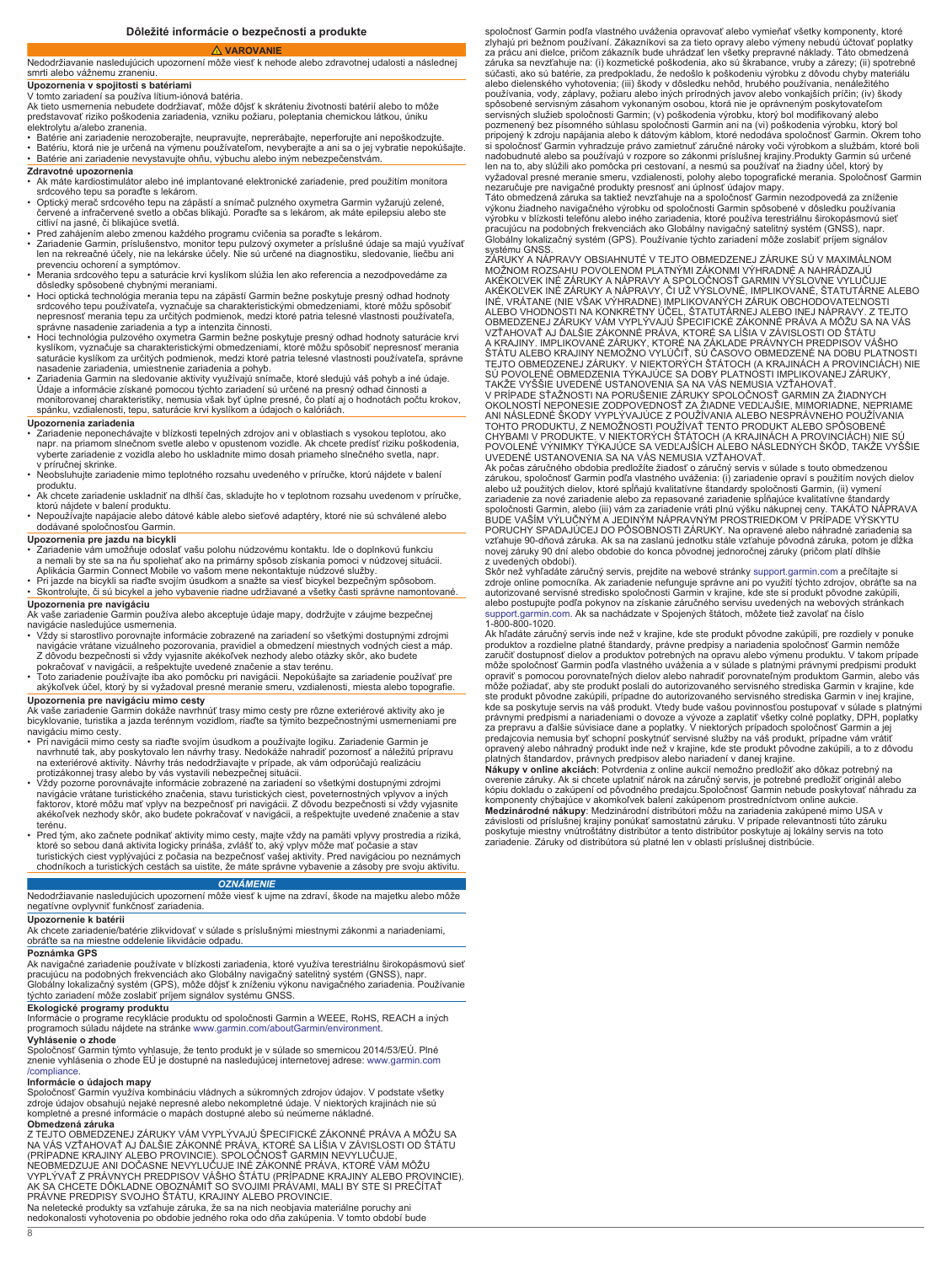# **ОСТОРОЖНО**

### <span id="page-8-0"></span>Пренебрежение следующими предупреждениями может привести к несчастному случаю или возникновению риска для здоровья и, как следствие, к получению серьезных травм или летальному исходу.

## **Предупреждения по использованию батареи**

В данном устройстве используется литий-ионный аккумулятор.<br>Несоблюдение данных указаний может привести к сокращению срока службы элементов<br>питания или стать потенциальной причиной повреждения устройства, возгорания, химич

ожога, протекания электролита и/или травмирования. • Не разбирайте, не модифицируйте, не модернизируйте, не протыкайте и не повреждайте

устройство или элементы питания. • Не извлекайте и не пытайтесь извлекать батарею, не предназначенную для самостоятельной замены пользователем.

# • Не подвергайте устройство или батареи воздействию огня, взрывов и пр.

- **Предупреждения об опасности для здоровья** • Если у вас имеется кардиостимулятор или иное имплантированное электронное устройство, прежде чем использовать пульсометр, проконсультируйтесь с врачом.
- Оптический наручный пульсометр Garmin и датчик пульсоксиметра излучают зеленый, красный и инфракрасный свет и иногда мигают. Проконсультируйтесь со своим лечащим врачом, если вы больны эпилепсией или у вас повышенная чувствительность к яркому или
- мигающему свету. • Перед выполнением или изменением программы тренировок проконсультируйтесь со своим лечащим врачом.
- Устройство Garmin, аксессуары, пульсометр, датчик пульсоксиметра и связанные с ними данные предназначены только для использования в рекреационных целях. Они не предназначены для использования в медицинских целях, для диагностики, наблюдения,
- лечения или профилактики каких-либо заболеваний. Точность данных пульсометра и показателей насыщения крови кислородом не гарантируется.
- Производитель не несет ответственности за последствия неверно считанных данных. Технология оптического наручного пульсометра Garmin, как правило, обеспечивает точную оценку частоты пульса пользователя, но этой технологии также свойственны определенные ограничения, из-за которых показания частоты пульса могут быть неточными при определенных условиях, включая физическое состояние пользователя, посадку устройства,
- тип и интенсивность занятия. Технология датчика пульсоксиметра Garmin, как правило, обеспечивает точную оценку насыщения кислородом крови пользователя, но этой технологии также свойственны определенные ограничения, из-за которых показания насыщения крови кислородом могут быть неточными при определенных условиях, включая физическое состояние пользователя, посадку, положение устройства и движение.
- Устройства Garmin для отслеживания активности построены на основе датчиков, фиксирующих перемещение пользователя и другие показатели. Данные и сведения, предоставляемые этими устройствами, могут достаточно точно отражать активность и отслеживаемые показатели, но быть не полностью точными в отношении, в том числе количества шагов, данных о сне, расстояния, частоты пульса, насыщения крови кислородом и калорий.

- **Предупреждения по эксплуатации устройства**<br>• Не подвергайте устройство воздействию высоких температур, например, не оставляйте его в<br>• жаркий солнечный день в припаркованном автомобиле. Во избежание повреждений храните устройство вне зоны воздействия прямых солнечных лучей, например, в бардачке автомобиля.
- Не используйте устройство за пределами допустимого температурного диапазона, указанного
- в печатном руководстве из упаковки прибора. При длительном хранении соблюдайте допустимый температурный диапазон, указанный в печатном руководстве из упаковки прибора.
- Не используйте кабель питания, кабель передачи данных и/или адаптер питания, не одобренный или не поставляемый компанией Garmin.

# **Предупреждения по использованию велосипеда**

- Устройство позволяет отправлять сведения о вашем местоположении контактам для связи в<br>чрезвычайных ситуациях. Это вспомогательная функция, которую не следует использовать в<br>качестве основного средства для получения экст
- Mobile не обеспечивает оповещение экстренных служб от вашего лица. Всегда руководствуйтесь здравым смыслом и управляйте велосипедом аккуратно. • Обеспечьте надлежащее обслуживание велосипеда и оборудования, а также правильность

## установки всех деталей.

**Предупреждения относительно навигации**

Если ваше устройство Garmin использует и принимает картографические данные, соблюдайте следующие правила безопасности.

- Всегда внимательно сравнивайте информацию, отображаемую на устройстве, со сведениями всех доступных источников навигационных данных, включая информацию, получаемую в ходе непосредственного осмотра акватории и из морских карт. Для обеспечения безопасности<br>следует прояснить все вопросы и расхождения прежде, чем продолжить движение по<br>маршруту, а также соблюдать требования всех ограничивающих за дорожными условиями. • Используйте данное устройство только в качестве вспомогательного средства для навигации.
- Не используйте его для выполнения задач, требующих точных измерений направления, расстояния, местоположения или иных топографических данных.

# **Предупреждения относительно внедорожных маршрутов**

Если ваше устройство Garmin может предлагать внедорожные маршруты для пеших походов,<br>поездок на велосипедах и внедорожном транспорте, соблюдайте следующие правила

- безопасности навигации по внедорожным маршрутам. Во время движения по внедорожным маршрутам соблюдайте осторожность и всегда руководствуйтесь здравым смыслом. Устройство Garmin предназначено только для прокладки возможных маршрутов. Оно не способно заменить ваше внимание и должную подготовку к поездке или походу. Не следуйте по маршрутам, предложенным устройством, если такие<br>• Во время движения по маршруту следу запартным зонам или создание опасной ситуации.<br>• Во время движения по маршруту следует внимательно с
- данных, включая дорожные знаки, указатели, погодные условия и другие факторы, которые<br>могут повлиять на безопасность во время путешествия. Для обеспечения безопасности<br>следует прояснить все расхождения, прежде чем продолж
- движении следует соблюдать требования дорожных знаков и следить за дорожными<br>условиями.<br>• Предпринимая поездку или поход по внедорожному маршруту, следует помнить об условиях<br>• Предпринимая поездку или поход по внедорожно соответствующей экипировки и снаряжения.

# *УВЕДОМЛЕНИЕ*

Пренебрежение следующим предупреждением может привести к получению травм или<br>повреждению имущества, либо оказать негативное влияние на функционирование устройства.

**Замечание по использованию элемента питания**<br>По вопросам утилизации устройства и элементов питания в соответствии с применимыми законами и нормативными требованиями обратитесь в местную службу по переработке отходов.

### **Замечание об использовании GPS**

Использование навигационного устройства в непосредственной близости от оборудования наземной широкополосной сети, работающей в диапазоне частот, близком к диапазону частот любой глобальной навигационной спутниковой системы (GNSS), такой как служба глобального позиционирования (GPS), может привести к ухудшению рабочих характеристик данного навигационного устройства. Использование таких устройств может создавать помехи для приема сигналов GNSS.

**Программы утилизации продуктов**<br>Информацию о программе утилизации продуктов Garmin и о соответствии требованиям<br>директив WEEE, RoHS, REACH и др. см. на веб-сайте [www.garmin.com/aboutGarmin/environment](http://www.garmin.com/aboutGarmin/environment).

# **Заявление о соответствии**

Компания Garmin заявляет, что данное устройство соответствует всем положениям директивы 2014/53/EC. Полный текст Декларации о соответствии требованиям ЕС доступен по следующему адресу в Интернете: [www.garmin.com/compliance.](http://www.garmin.com/compliance)

## **Картографические данные**

Компания Garmin использует данные, получаемые как из правительственных, так и из частных источников. Практически все источники данных содержат в некоторой степени неточную или неполную информацию. В некоторых странах полная и точная картографическая информация недоступна или чрезмерно дорога.

**Ограниченная гарантия** НАСТОЯЩАЯ ОГРАНИЧЕННАЯ ГАРАНТИЯ ПРЕДОСТАВЛЯЕТ ВАМ ОПРЕДЕЛЕННЫЕ ЮРИДИЧЕСКИЕ ПРАВА; КРОМЕ ТОГО, ВАМ МОГУТ ПРЕДОСТАВЛЯТЬСЯ ДРУГИЕ<br>ЮРИДИЧЕСКИЕ ПРАВА В ЗАВИСИМОСТИ ОТ СТРАНЫ (ИЛИ РЕГИОНА). КОМПАНИЯ GARMIN<br>НЕ ИСКЛЮЧАЕТ, ОГРАНИЧИВАЕТ ИЛИ ПРИОСТАНАВЛИВАЕТ ДРУГИЕ ЮРИДИЧЕСКИЕ<br>ПРАВА, КОТОРЫМИ В ИЛИ РЕГИОНА.

В материалах и качестве изготовления изделий, за исключением устройств для авиации, гарантируется отсутствие дефектов в течение одного года с даты приобретения. В течение этого<br>периода компания Garmin будет исключительно по своему усмотрению выполнять ремонт или<br>замену компонентов, вышедших из строя при замена выполняется без взимания стоимости деталей и работы с покупателя при условии, что<br>он оплатит любые транспортные расходы. Настоящая ограниченная гарантия не<br>распространяется на: (i) косметические дефекты, например ц вызвано дефектом материалов или качества изготовления; (iii) повреждения, ставшие следствием аварии, несоблюдения инструкций, неправильного использования, попадания воды, наводнения, пожара и прочих природных бедствий и явлений или внешних факторов; (iv)<br>повреждения, вызванные техническим обслуживанием, выполненным лицами, не<br>уполномоченными компанией Garmin; (v) повреждения изделия, котор которому были подключены кабели питания и/или передачи данных, не поставляемые<br>компанией Garmin. Кроме того, компания Garmin оставляет за собой право не принимать<br>претензии по гарантии в отношении изделий или услуг, котор

ситуациях, в которых требуется точное измерение направления, расстояния, местоположения или топографических характеристик местности. Компания Garmin не предоставляет никаких гарантий относительно точности или полноты картографических данных в продуктах для навигации.

Настоящая ограниченная гарантия не распространяется на, а компания Garmin не несет<br>ответственности за любое ухудшение рабочих характеристик любого навигационного устройства<br>Garmin вследствие его использования в непосредст

терминала или другого оборудования наземной широкополосной сети, работающей в диапазоне<br>частот, близком к диапазону частот любой глобальной навигационной спутниковой системы<br>(GNSS), такой как служба глобального позиционир ОТ ПОДРАЗУМЕВАЕМЫХ ГАРАНТИЙ НЕВОЗМОЖЕН СОГЛАСНО ЗАКОНОДАТЕЛЬСТВУ<br>ВАШЕЙ СТРАНЫ ИЛИ РЕГИОНА, ТО ПЕРИОД ПРЕДОСТАВЛЕНИЯ ТАКИХ ГАРАНТИЙ<br>ОГРАНИЧИВАЕТСЯ ПЕРИОДОМ ДЕЙСТВИЯ НАСТОЯЩЕЙ ОГРАНИЧЕННОЙ ГАРАНТИИ. В<br>НЕКОТОРЫХ СТРАНАХ (И Р ДЕЙСТВИЯ ПОДРАЗУМЕВАЕМОЙ ГАРАНТИИ, ПОЭТОМУ ВЫШЕУКАЗАННЫЕ ОГРАНИЧЕНИЯ<br>МОГУТ ОКАЗАТЬСЯ НЕПРИМЕНИМЫМИ.

ПРИ ПРЕДЪЯВЛЕНИИ ПРЕТЕНЗИИ О НАРУШЕНИИ ГАРАНТИИ КОМПАНИЯ GARMIN НИ ПРИ<br>КАКИХ ОБСТОЯТЕЛЬСТВАХ НЕ НЕСЕТ ОТВЕТСТВЕННОСТИ ЗА ЛЮБЫЕ ПОБОЧНЫЕ,<br>ФАКТИЧЕСКИЕ, НЕПРЯМЫЕ ИЛИ КОСВЕННЫЕ УБЫТКИ ВНЕ ЗАВИСИМОСТИ ОТ ТОГО, ВЫЗВАНЫ ЛИ ОНИ ИСПОЛЬЗОВАНИЕМ, НЕПРАВИЛЬНЫМ ИСПОЛЬЗОВАНИЕМ ИЛИ НЕВОЗМОЖНОСТЬЮ ИСПОЛЬЗОВАНИЯ ДАННОГО ИЗДЕЛИЯ, ЛИБО ДЕФЕКТАМИ ИЗДЕЛИЯ.<br>В НЕКОТОРЫХ СТРАНАХ И РЕГИОНАХ ЗАПРЕЩЕНО ИСКЛЮЧЕНИЕ ОТВЕТСТВЕННОСТИ ЗА<br>ПОБОЧНЫЙ ИЛИ КОСВЕННЫЙ УЩЕРБ. В ТАКИХ СЛУЧАЯХ ВЫШЕПРИВЕДЕННЫЕ ОГРАНИЧЕНИЯ НЕ МОГУТ БЫТЬ ПРИМЕНЕНЫ.

Если во время гарантийного периода вы отправите заявку на гарантийное обслуживание в соответствии с данной Ограниченной гарантией, то компания Garmin по своему усмотрению: (i) выполнит ремонт устройства, используя новые или бывшие в употреблении запчасти, которые<br>отвечают стандартам качества Garmin, (ii) заменит устройство новым или отремонтированным<br>устройством, которое отвечает стандартам кач

отремонтированные или замененные устройства предоставляется 90-дневная гарантия. Если на отправленное устройство еще распространяется исходная гарантия, то новая гарантия действительна в течение 90 дней или до конца исходной 1-летней гарантии, в зависимости от того, какой из указанных периодов длиннее.

Прежде чем искать пункты гарантийного обслуживания, ознакомьтесь с ресурсами справки в Интернете, доступными по адресу: [support.garmin.com.](http://www.support.garmin.com) Если ваше устройство не функционирует должным образом после применения этих ресурсов, свяжитесь с авторизованным сервисным<br>центром Garmin в стране приобретения или следуйте инструкциям на странице<br>[support.garmin.com](http://www.support.garmin.com) для получения гарантийного обслуживания. Ес

Если вам необходимо гарантийное обслуживание устройства не в стране приобретения,<br>компания Garmin не может гарантировать наличие запчастей и устройств, необходимых для<br>ремонта или замены, по причине различий ассортимента требований законодательства и нормативных актов. В таком случае компания Garmin по собственному усмотрению и в соответствии с применимым законодательством может выполнить

ремонт с помощью совместимых запчастей или осуществить замену на сопоставимое<br>устройство Garmin или попросить вас отправить устройство в авторизованный сервисный центр<br>Garmin в стране приобретения или в сервисный центр Ga ответственны за соблюдение всех применимых законов и нормативных актов, касающихся импорта и экспорта, кроме того, оплата всех издержек, а именно: таможенных пошлин, НДС, стоимости доставки и других расходов, полностью ложится на вас. В некоторых случаях<br>компания Garmin и ее дилеры не могут выполнить сервисное обслуживание вашего устройства<br>не в стране приобретения или вернуть отремонтиров данной стране.

**Покупки на аукционе в Интернете**. Подтверждения аукционов в Интернете не принимаются как<br>подтверждение покупки для целей гарантии. Для получения гарантийного обслуживания<br>необходимо наличие оригинала или копии чека, пред

приобретенных на аукционах в Интернете.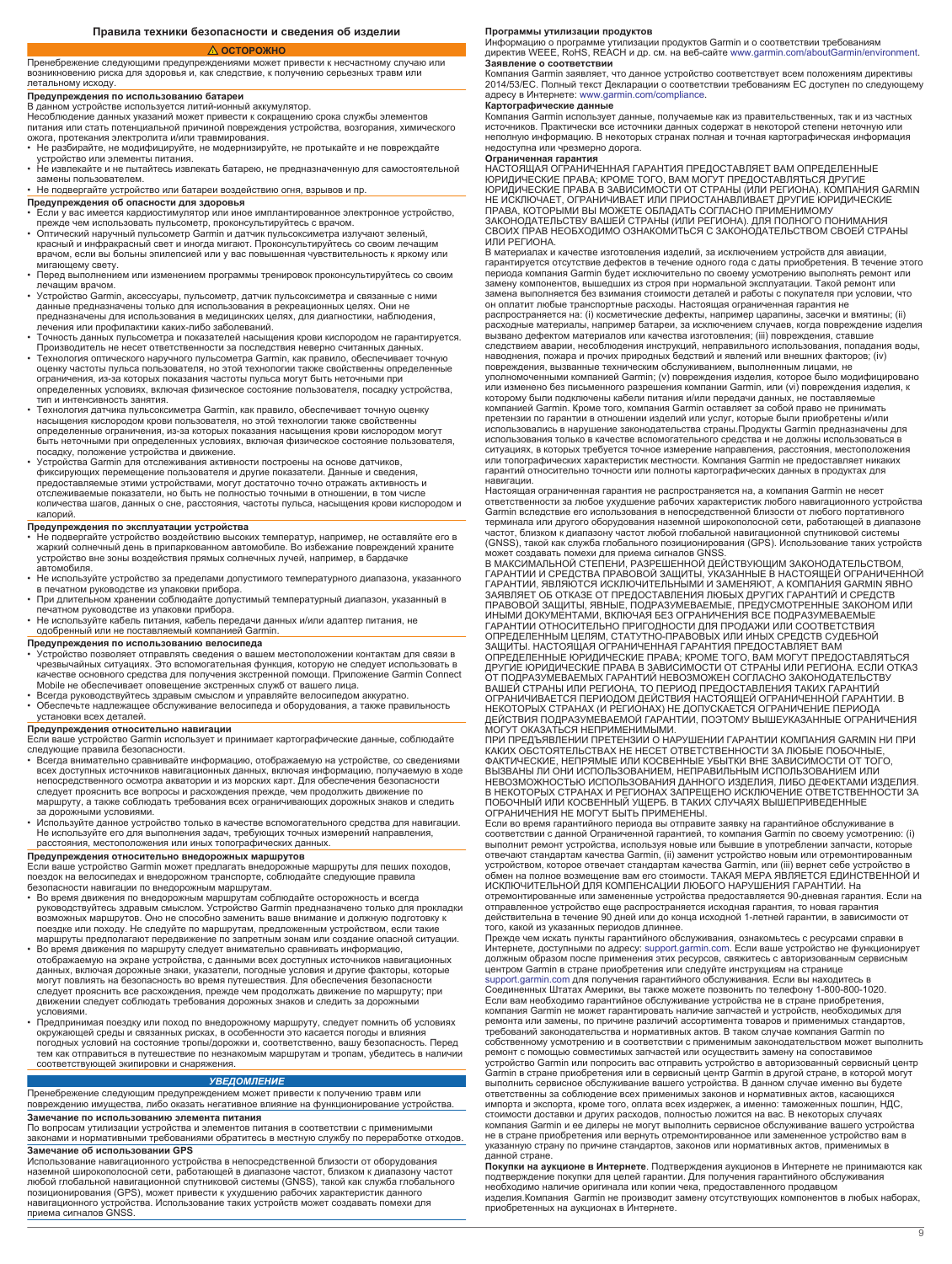**Приобретение за границей**. На устройства, приобретенные за пределами США,<br>международными дистрибьюторами должна предоставляться отдельная гарантия в зависимости<br>от страны. Если это положение применимо, такая гарантия пре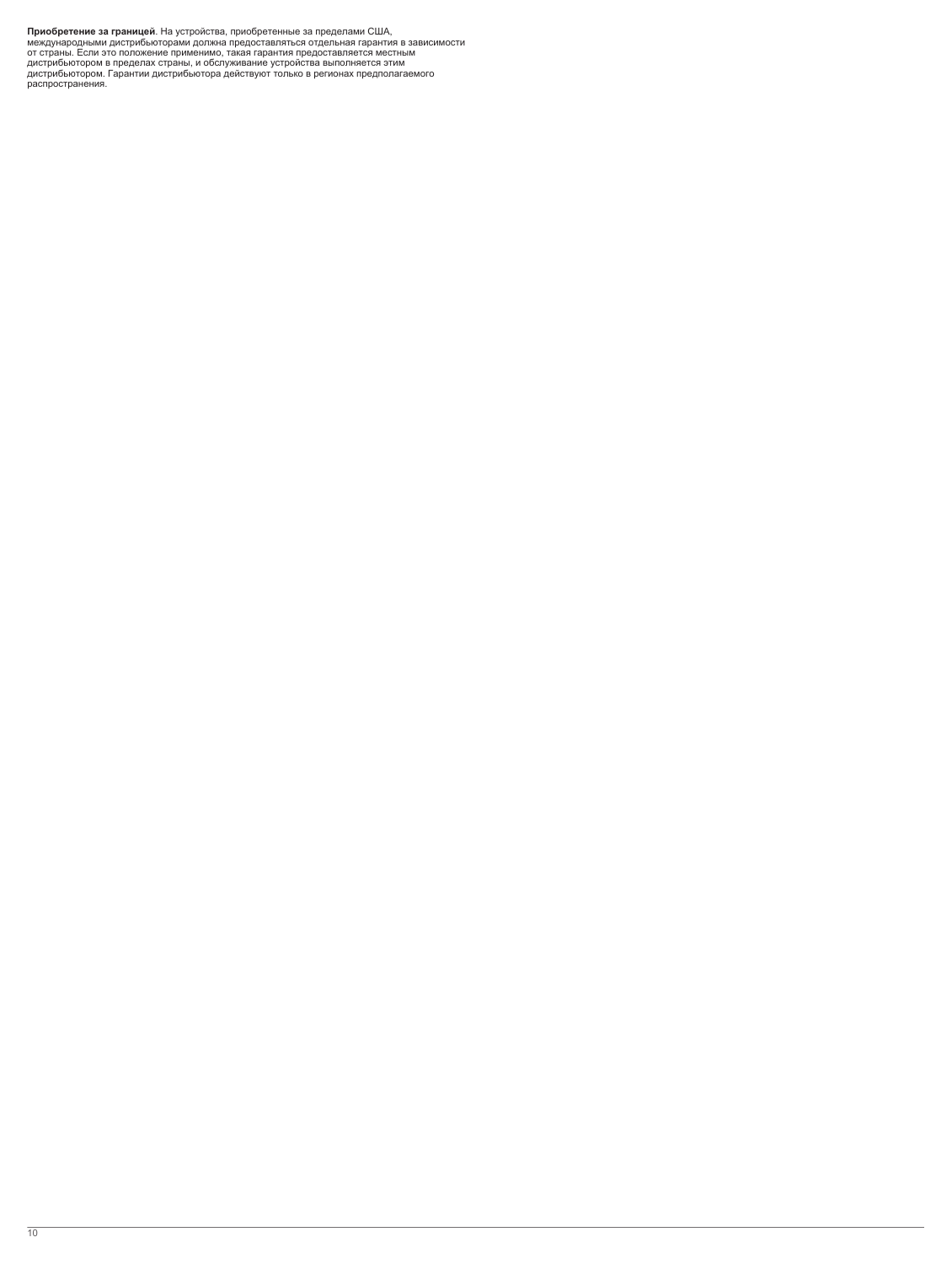## **Važne informacije o sigurnosti i proizvodu**

# **UPOZORENJE**

<span id="page-10-0"></span>Ako se ne pridržavate sljedećih upozorenja, može doći do nesreće ili situacije koja zahtijeva liječničku intervenciju, a koje mogu rezultirati smrtnim slučajem ili ozbiljnom ozljedom. **Upozorenja za bateriju**

- U ovom se uređaju koristi litij-ionska baterija. Ako ne pratite ove smjernice, mogli biste skratiti vijek trajanja baterije ili riskirati oštećenje uređaja,<br>požar, kemijske opekline, curenje elektrolita i/ili ozljede.<br>• Uređaj ili baterije nemojte rastavljati, modifici
- 
- 
- Ne vadite i ne pokušavajte izvaditi bateriju koja nije zamjenjiva. Uređaj ili baterije nemojte izlagati vatri, eksploziji ili drugim opasnostima.

## **Upozorenja za zdravlje**

- Ako vam je ugrađen elektrostimulator ili neki drugi elektronički uređaj, posavjetujte se s liječnikom prije korištenja senzora pulsa.
- Garmin optički senzor pulsa na zapešću i senzor pulsnog oksimetra emitiraju zeleno, crveno i<br>osinfracrveno svjetlo koje povremeno treperi. Posavjetujte se s liječnikom ako imate epilepsiju ili ste<br>osjetljivi na jako svj
- Garmin uređaj, dodatna oprema, senzor pulsa, senzor pulsnog oksimetra i povezani podaci namijenjeni su samo za rekreacijske, a ne za medicinske svrhe te kao takvi nisu namijenjeni za
- dijagnosticiranje, nadzor, tretiranje, liječenje niti prevenciju bilo kojih bolesti ili stanja. Očitanja pulsa i zasićenosti krvi kisikom služe samo kao referenca i Garmin ne preuzima nikakvu
- 
- odgovornost za posljedice bilo kakvih pogrešnih očitanja.<br>• lako Garmin optička tehnologija koja se koristi za mjerenje pulsa na zapešću obično pruža precizne<br>procijenjene podatke o pulsu korisnika, postoje određena ograni
- lako senzorska tehnologija Garmin pulsnog oksimetra obično pruža precizne procijenjene podatke o<br>zasićenosti krvi kisikom, postoje određena ograničenja tehnologije zbog kojih u određenim<br>okolnostima može doći do nepreciz
- Garmin uređaji za praćenje aktivnosti vaše kretanje i ostala mjerenja prate pomoću senzora. Podaci i informacije koje ovi uređaji pružaju približna su procjena vaše aktivnosti i praćenih mjerenja, no ne moraju biti potpuno točni, uključujući podatke o broju koraka, spavanju, udaljenosti, pulsu, zasićenosti kisikom i kalorijama.

## **Upozorenja o uređaju**

- Uređaj nemojte izlagati izvoru topline ili ga držati na visokim temperaturama, recimo na suncu u vozilu bez nadzora. Kako biste spriječili oštećenja, izvadite uređaj iz vozila ili ga maknite s izravnog sunca, npr. u suvozačev pretinac.
- Uređaj nemojte koristiti izvan raspona temperature naznačenog u tiskanom priručniku koji se nalazi u
- pakiranju uređaja. Prilikom skladištenja uređaja na dulje vremensko razdoblje, skladištite ga u rasponu temperature naznačenom u tiskanom priručniku koji se nalazi u pakiranju uređaja.
- Nemojte koristiti kabel za napajanje, kabel za prijenos podataka i/ili adapter koji nije odobrila ili isporučila tvrtka Garmin.

### **Upozorenja za bicikle**

- Uređaj omogućuje slanje vaše lokacije kontaktu u hitnim slučajevima. Ovo je dodatna funkcija i na nju se ne smije oslanjati kao na primarni način dobivanja hitne pomoći. Aplikacija Garmin Connect – Mobile neće u vaše ime kontaktirati usluge u hitnim slučajevima.<br>• Uvijek se vodite najboljom procjenom i biciklom upravljajte na siguran način.<br>• Pazite da su vaš bicikl i oprema redovno održavani i da su svi dijelov
- 
- 

- **Upozorenja za navigaciju**<br>Ako vaš uređaj tvrtke Garmin koristi ili prihvaća kartografske podatke, za sigurnu navigaciju slijedite ove smjernice.
- Uvijek pažljivo uspoređujte informacije prikazane na uređaju sa svim dostupnim navigacijskim izvorima, uključujući vizualne informacije, lokalne pravilnike o vodenim putovima i karte. Iz sigurnosnih razloga obavezno riješite sve nejasnoće ili pitanja prije no što nastavite s navigacijom i poštujte postavljene prometne znakove i uvjete.
- Uređaj koristite isključivo kao pomoć u navigaciji. Uređaj ne koristite za postupke u kojima je potrebno precizno mjerenje smjera, udaljenosti, lokacije ili topografije.

## **Upozorenja za navigaciju van ceste**

Ako vaš uređaj tvrtke Garmin može predlagati izvancestovne rute za različite aktivnosti na otvorenom,<br>kao što su biciklizam, planinarenje i vožnja vozila za sve terene, za sigurnu navigaciju van ceste slijedite ove smjernice.<br>• Prilikom donošenja

- Prilikom donošenja odluka o navigaciji van ceste uvijek se vodite najboljom procjenom i primijenite<br>2drav razum. Uređaj tvrtke Garmin dizajniran je samo za pružanje prijedloga prilikom navigacije<br>1991- rutom. Nije zamje slijediti prijedloge za rute ako je riječ o zabranjenim stazama ili ako bi vas one mogle dovesti u nesigurne situacije.
- Uvijek pažljivo usporedite informacije koje se prikazuju na uređaju sa svim dostupnim izvorima za<br> navigaciju, uključujući znakove i uvjete na stazi, vremenske uvjete i druge čimbenike koji mogu<br> utjecati na sigurnost
- pitanja prije no što nastavite s navigacijom i poštujte postavljene prometne znakove i uvjete.<br>• Uvijek vodite brigu o utjecajima okoline i rizicima određene aktivnosti prije no što krenete na<br>aktivnosti van ceste te pazit krenete po nepoznatim putovima i stazama.

### *OBAVIJEST*

Nepridržavanje sljedeće obavijesti može uzrokovati ozljede ili oštećenja imovine ili negativno utjecati na rad uređaja.

## **Napomena o bateriji**

Obratite se lokalnoj jedinici za odlaganje otpada radi odlaganja uređaja/baterija u skladu s važećim lokalnim zakonima i propisima.

## **Obavijest o GPS-u**

Korištenje blizu bilo kojeg uređaja koji koristi zemaljsku širokopojasnu mrežu na frekvencijama koje su blizu frekvencija koje koristi bilo koji sustav za globalnu navigaciju (GNSS), npr. sustav za globalno<br>pozicioniranje (GPS), može negativno utjecati na rad navigacijskog uređaja. Korištenje takvih uređaja<br>može negativno ut

**Programi za očuvanje okoliša** Informacije o programu recikliranja tvrtke Garmin te programima WEEE, RoHS, REACH i drugim programima potražite na adresi [www.garmin.com/aboutGarmin/environment.](http://www.garmin.com/aboutGarmin/environment)

## **Izjava o usklađenosti**

Tvrtka Garmin ovime izjavljuje da je ovaj proizvod usklađen s Direktivom 2014/53/EU. Cijeli tekst EU Izjave o usklađenosti dostupan je na sljedećoj internetskoj adresi: [www.garmin.com/compliance](http://www.garmin.com/compliance). **Informacije o podacima karte**

Tvrtka Garmin koristi kombinaciju državnih i privatnih izvora podataka. Gotovo svi izvori podataka<br>sadrže neke netočne ili nepotpune podatke. U nekim državama potpune i precizne informacije na<br>kartama nisu dostupne ili su

**Ograničeno jamstvo**<br>OVO VAM OGRANIČENO JAMSTVO DAJE POSEBNA ZAKONSKA PRAVA, A OVISNO OD DRŽAVE<br>DO DRŽAVE (ILI POKRAJINE), MOŽDA IMATE I NEKA DRUGA ZAKONSKA PRAVA. GARMIN NE<br>ISKLJUČUJE, OGRANIČAVA ILI OBUSTAVLJA OSTALA ZAK Proizvodi koji nisu namijenjeni zrakoplovstvu imaju jamstvo da neće imati pogrešaka u materijalu ili<br>izradi do godinu dana od datuma kupnje. Unutar tog razdoblja Garmin će, po vlastitoj odluci, popraviti ili<br>zamijeniti kom zamjene bit će besplatni za korisnika za dijelove ili rad, pod uvjetom da korisnik podmiri troškove transporta. Ovo ograničeno jamstvo ne vrijedi za: (i) kozmetička oštećenja kao što su ogrebotine, zarezi i udubljenja; (ii) potrošne dijelove poput baterija, osim ako šteta nije uzrokovana manjkavim materijalima ili izradom; (iii) štetu uzrokovanu nesretnim slučajem, zlouporabom, nepravilnim

korištenjem, vodom, poplavom, požarom ili drugim prirodnim nepogodama ili vanjskim uzrocima; (iv) štetu uzrokovanu servisiranjem od strane osobe koja nije ovlašteni serviser tvrtke Garmin; (v) štetu na proizvodima koji su modificirani ili preinačeni bez pisanog dopuštenja tvrtke Garmin ili (vi) štetu na<br>proizvodima koji su priključeni na kabele napajanja i/ili podatkovne kabele koje nije isporučila tvrtka Garmin. Isto tako, Garmin zadržava pravo odbijanja jamstvenih zahtjeva za proizvode ili usluge dobivene i/ili korištene u suprotnosti sa zakonima bilo koje države. Garmin proizvodi namijenjeni su isključivo za upotrebu kao pomagala i ne smiju se koristiti u svrhu gdje su potrebna precizna mjerenja smjera, udaljenosti, lokacije ili topografije. Za navigacijske proizvode Garmin ne jamči preciznost i

potpunost kartografskih podataka.<br>Ovo se ograničeno jamstvo ne odnosi na lošiji rad bilo kojeg Garmin navigacijskog uređaja koji je<br>posljedica korištenja uređaja u blizini bilo kojeg ručnog ili drugog uređaja koji koristi širokopojasnu mrežu na frekvencijama koje su blizu frekvencija koje koristi bilo koji sustav za globalnu navigaciju (GNSS), npr. sustav za globalno pozicioniranje (GPS), niti je tvrtka Garmin za njega

odgovorna. Korištenje takvih uređaja može negativno utjecati na prijem GNSS signala.<br>DO MJERE DO KOJE TO DOPUŠTA PRIMJENJIVI ZAKON, JAMSTVA I PRAVNI LIJEKOVI<br>NAVEDENI U OVOM OGRANIČENOM JAMSTVU ISKLJUČIVI SU I TVRTKA GARMI ODRIČE SVIH DRUGIH JAMSTAVA I PRAVNIH LIJEKOVA, BILO IZRIČITIH, IMPLICIRANIH,<br>ZAKONSKIH ILI BILO KAKVIH DRUGIH, UKLJUČUJUĆI BEZ OGRANIČENJA BILO KOJE<br>IMPLICIRANO JAMSTVO ZA TRŽIŠNI POTENCIJAL ILI PRIKLADNOSTI ZA ODREĐENU N DAJE POSEBNA ZAKONSKA PRAVA, A OVISNO OD DRŽAVE DO DRŽAVE, MOŽDA IMATE I NEKA DRUGA ZAKONSKA PRAVA. AKO SE IMPLICIRANIH JAMSTAVA NE MOŽE ODREĆI NA TEMELJU ZAKONA VAŠE DRŽAVE, TRAJANJE TAKVIH JAMSTAVA OGRANIČENO JE NA TRAJANJE OVOG<br>OGRANIČENOG JAMSTVA. NEKE DRŽAVE (I POKRAJINE) NE DOPUŠTAJU OGRANIČAVANJE<br>TRAJANJA IMPLICIRANOG JAMSTVA, PA SE GORNJE OGRANIČENJE MOŽDA NEĆE PRIMJENJIVATI NA VAS.

U SLUČAJU NEPOŠTOVANJA JAMSTVA TVRTKA GARMIN NI U KOJEM SLUČAJU NEĆE SNOSITI<br>ODGOVORNOST ZA BILO KAKVA SLUČAJNA, POSEBNA, NEIZRAVNA ILI POSLJEDIČNA<br>OŠTEĆENJA, BEZ OBZIRA JESU LI REZULTAT UPOTREBE, POGREŠNE UPOTREBE ILI NEMOGUĆNOSTI UPOTREBE OVOG PROIZVODA ILI MANJKAVOSTI PROIZVODA. NEKE<br>DRŽAVE (I POKRAJINE) NE DOPUŠTAJU ISKLJUČIVANJE SLUČAJNE ILI POSLJEDIČNE ŠTETE TE SE GORNJA OGRANIČENJA MOŽDA NEĆE PRIMJENJIVATI NA VAS.

Ako tijekom jamstvenog razdoblja podnesete zahtjev za jamstvenim servisom u skladu s ovim<br>Ograničenim jamstvom, Garmin će po vlastitom odabiru: (i) popraviti uređaj pomoću novih dijelova ili<br>rabljenih dijelova koji zadovol uređajem ili obnovljenim uređajem koji zadovoljava standarde kvalitete tvrtke Garmin ili (iii) zamijeniti<br>uređaj za puni povrat kupovne cijene koju ste platili. TAKAV PRAVNI LIJEK BIT ĆE VAŠ JEDINI I<br>ISKLJUČIVI PRAVNI LIJE

[support.garmin.com](http://www.support.garmin.com) i proučite ih. Ako vaš uređaj i dalje ne radi ispravno i nakon upotrebe tih resursa,<br>obratite se ovlaštenom servisu tvrtke Garmin u državi u kojoj ste kupili uređaj ili slijedite upute na web-<br>mjestu sup

Ako vam je jamstveni servis potreban izvan države u kojoj ste kupili proizvod, Garmin ne može jamčiti<br>da će dijelovi i proizvodi potrebni za popravak ili zamjenu vašeg proizvoda biti dostupni zbog različitih ponuda proizvoda i različitih važećih standarda, zakona i propisa. U tom slučaju tvrtka Garmin može po vlastitom nahođenju i u skladu s važećim zakonima popraviti ili zamijeniti vaš proizvod usporedivim<br>Garmin proizvodima i dijelovima ili od vas zatražiti da svoj proizvod pošaljete u ovlašteni servis tvrtke<br>Garmin u državi kojoj je vaš uređaj moguće servisirati, pri čemu snosite odgovornost za poštivanje svih važećih zakona<br>i propisa o uvozu i izvozu te za plaćanje svih carina, PDV-a, poštarina i ostalih vezanih poreza i<br>naknada. U nekim slu

vaš proizvod u državi izvan države u kojoj ste kupili proizvod ili vam vratiti popravljeni ili zamijenjeni proizvod u tu državu zbog važećih standarda, zakona ili propisa u toj državi. **Kupovina na online aukcijama**: potvrde online aukcija ne prihvaćaju se kao potvrda jamstva. Za<br>dobivanje jamstvene usluge potreban je izvornik ili kopija računa od ovlaštenog dobavljača. Garmin<br>neće zamijeniti komponente

kupljeni izvan Sjedinjenih Američkih Država, ovisno o državi. Ako je to primjenjivo, ovo jamstvo daje lokalni distributer koji osigurava i lokalno servisiranje vašeg uređaja. Jamstva distributera valjana su samo u područiu namijenjene distribucije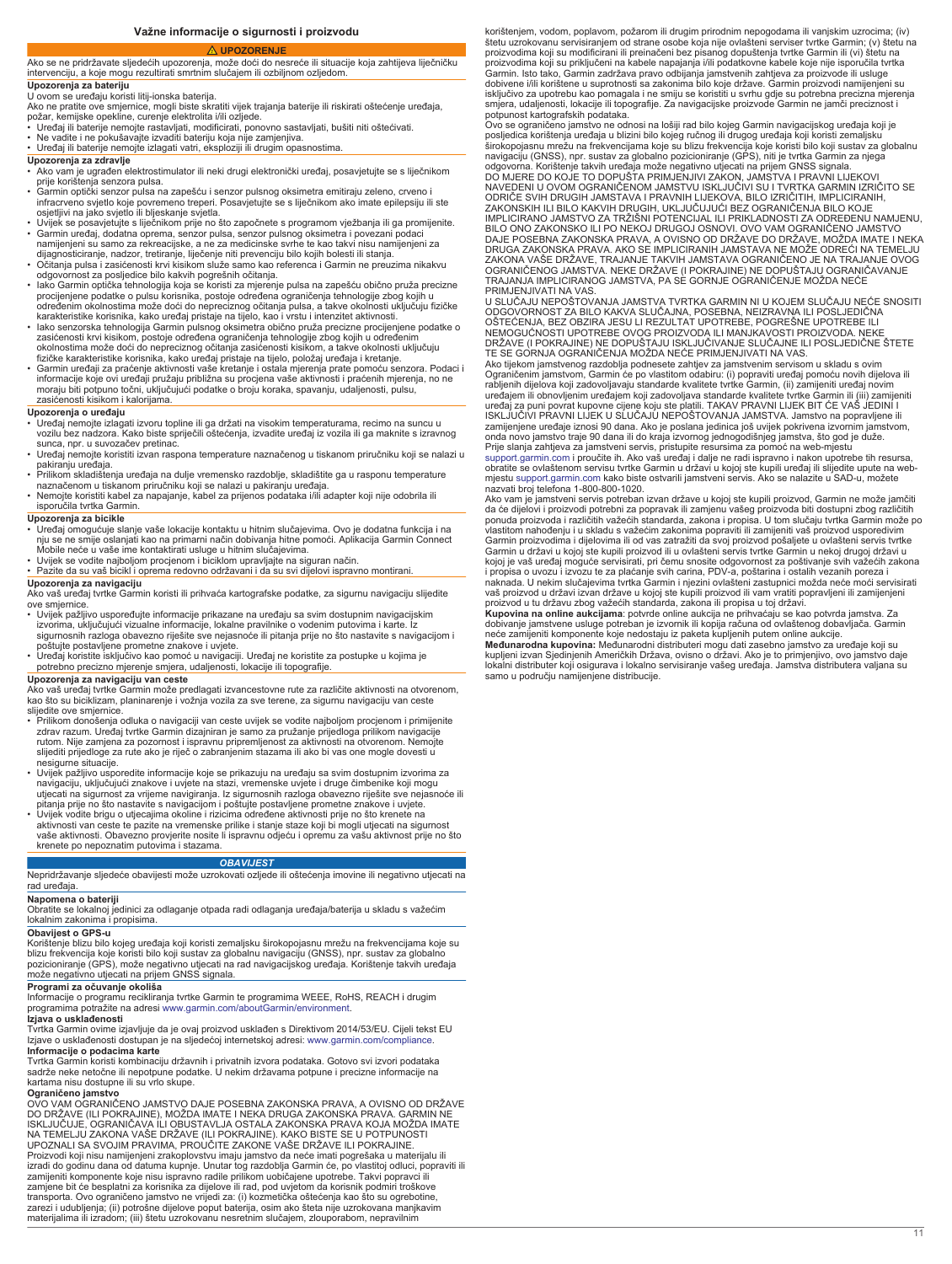# **ΠΡΟΕΙΔΟΠΟΙΗΣΗ**

### <span id="page-11-0"></span>Τυχόν αγνόηση των παρακάτω προειδοποιήσεων μπορεί να οδηγήσει σε ατύχημα ή ιατρικό περιστατικό, με πιθανή συνέπεια το θάνατο ή το σοβαρό τραυματισμό. **Προειδοποιήσεις μπαταρίας**

Αυτή η συσκευή χρησιμοποιεί μπαταρία ιόντων λιθίου.<br>Εάν δεν ακολουθήσετε αυτές τις οδηγίες, οι μπαταρίες ενδέχεται να έχουν μειωμένη διάρκεια ζωής ή να<br>προκαλέσουν βλάβη στη συσκευή, φωτιά, χημικό έγκαυμα, διαρροή ηλεκτρο

- συσκευή ή στις μπαταρίες. Μην αφαιρείτε και μην προσπαθήσετε να αφαιρέσετε την μπαταρία χωρίς δυνατότητα
- αντικατάστασης από το χρήστη. Μην εκθέτετε τη συσκευή ή τις μπαταρίες σε φωτιά, έκρηξη ή άλλο κίνδυνο.
- **Προειδοποιήσεις σχετικά με την υγεία**
- Εάν χρησιμοποιείτε βηματοδότη ή κάποια άλλη εσωτερική ηλεκτρονική συσκευή, συμβουλευθείτε το<br>• Η οπτική συσκευή παρακολούθησης καρδιακών παλρακολούθησης καρδιακών παλμών.<br>• Η οπτική συσκευή παρακολούθησης καρδιακών παλμ
- περιστασιακά. Εάν πάσχετε από επιληψία ή έχετε ευαισθησία σε έντονα φώτα ή φώτα που αναβοσβήνουν, συμβουλευτείτε τον γιατρό σας. Να συμβουλεύεστε πάντα το γιατρό σας πριν ξεκινήσετε ή τροποποιήσετε οποιοδήποτε πρόγραμμα
- εξάσκησης.
- Η χρήση της συσκευής Garmin, των αξεσουάρ, της συσκευής παρακολούθησης καρδιακών παλμών,<br>- του αισθητήρα παλμικού οξύμετρου και των σχετικών δεδομένων προορίζονται αποκλειστικά για<br>- αναψυχή και όχι για ιατρικούς σκοπού
- σκοπούς αναφοράς. Δεν αποδεχόμαστε καμία ευθύνη για τις συνέπειες από τυχόν εσφαλμένες
- ενδείξεις.<br>• Αν και η τεχνολογία της οπτικής συσκευής παρακολούθησης καρδιακών παλμών στον καρπό<br>- τηςGarmin παρέχει συνήθως εκτιμήσεις ακριβείας σχετικά με τους καρδιακούς παλμούς του χρήστη, οι περιορισμοί της ίδιας της τεχνολογίας μπορεί να επηρεάσουν αρνητικά την ακρίβεια των μετρήσεων σε ορισμένες περιπτώσεις, ανάλογα με τα σωματικά χαρακτηριστικά του χρήστη, τη θέση
- της συσκευής και τον τύπο και την ένταση της δραστηριότητας.<br>• Αν και η τεχνολογία του αισθητήρα παλμικού οξύμετρου Garmin παρέχει συνήθως εκτιμήσεις<br>ακριβείας σχετικά με τον κορεσμό του οξυγόνου στο αίμα του χρήστη, οι
- περιπτώσεις, ανάλογα με τα σωματικά χαρακτηριστικά του χρήστη, την εφαρμογή της συσκευής, τη<br>θέση της συσκευής και την κίνηση.<br>• Τα συστήματα παρακολούθησης δραστηριότητας της Garmin βασίζονται σε αισθητήρες που<br>κατογράφο

- **Προειδοποιήσεις σχετικά με τη συσκευή**<br>• Μην αφήνετε τη συσκευή εκτεθειμένη σε πηγή θερμότητας ή σε χώρο με υψηλή θερμοκρασία, όπως<br>σε ένα όχημα σταθμευμένο στον ήλιο. Για να αποφύγετε την πιθανότητα ενδεχόμενης ζημιάς,<br> ντουλαπάκι.
- Μην χρησιμοποιείτε τη συσκευή εκτός του εύρους θερμοκρασίας που καθορίζεται στο εκτυπωμένο
- εγχειρίδιο στη συσκευασία του προϊόντος.<br>• Όταν αποθηκεύετε τη συσκευή για μεγάλο χρονικό διάστημα, θα πρέπει να την φυλάσσετε εντός του<br>- έύρους θερμοκρασίας που καθορίζεται στο εκτυπωμένο εγχειρίδιο στη συσκευή του προϊ
- εγκεκριμένο ή δεν παρέχεται από την Garmin.

# **Προειδοποιήσεις για το ποδήλατο**

- Η συσκευή επιτρέπει την αποστολή της τοποθεσίας σας σε μια επαφή έκτακτης ανάγκης. Πρόκειται<br>για συμπληρωματική λειτουργία και δεν πρέπει να χρησιμοποιείται ως κύρια μέθοδος για τη λήψη<br>βοήθειας σε περιπτώσεις έκτακτης
- εξαρτήματα έχουν τοποθετηθεί σωστά.

**Προειδοποιήσεις πλοήγησης**<br>Αν η συσκευή Garmin χρησιμοποιεί ή υποστηρίζει δεδομένα χάρτη, ακολουθήστε τις παρακάτω οδηγίες

- για ασφαλή πλοήγηση.<br>• Συγκρίνετε προσεκτικά τις πληροφορίες που εμφανίζονται στη συσκευή με όλες τις διαθέσιμες πηγές<br>• πλοήγησης, όπως δεδομένα που προκύπτουν από την απευθείας οπτική επαφή, τους τοπικούς<br>κανόνες και πε
- 

### **Προειδοποιήσεις πλοήγησης εκτός δρόμου**

Εάν η συσκευή σας Garmin έχει τη δυνατότητα να προτείνει διαδρομές εκτός δρόμου για διάφορες δραστηριότητες εξωτερικού χώρου, όπως η ποδηλασία, η πεζοπορία και οι διαδρομές με οχήματα παντός εδάφους, ακολουθήστε τις παρακάτω οδηγίες για να εξασφαλίσετε ασφαλή οδήγηση εκτός

- δρόμου.<br>• Όταν λαμβάνετε αποφάσεις για διαδρομές εκτός δρόμου, σας συνιστούμε να ενεργείτε πάντοτε<br>βασιζόμενοι στην ορθή κρίση και την κοινή λογική. Η συσκευή Garmin έχει σχεδιαστεί ώστε να<br>παρέχει μόνο προτάσεις πορείας. παρέχει μόνο προτάσεις πορείας. Δεν αντικαθιστά, ωστόσο, την ευθύνη των χρηστών ή την<br>προετοιμασία που απαιτείται για δραστηριότητες εξωτερικού χώρου. Μην ακολουθείτε προτάσεις πορείας που περιλαμβάνουν παράνομες διαδρομές ή θέτουν σε κίνδυνο τη σωματική σας ακεραιότητα.
- Να συγκρίνετε πάντοτε με προσοχή τις πληροφορίες που εμφανίζονται στη συσκευή με όλες τις<br> διαθέσιμες πηγές πλοήγησης, όπως πινακίδες διαδρομής, συνθήκες διαδρομής, καιρικές συνθήκες, καθώς και με άλλους παράγοντες που ενδέχεται να επηρεάσουν την ασφαλή πλοήγηση. Για λόγους<br>ασφαλείας, συνιστούμε να διευθετείτε πάντοτε τυχόν αναντιστοιχίες προτού συνεχίσετε την<br>πλοήγηση, να τηρείτε τις οδηγίες που αναγρ
- εκάστοτε συνθήκες. Να λαμβάνετε πάντοτε υπόψη τους περιβαλλοντικούς παράγοντες καθώς και τους κινδύνους που ενέχει η κάθε δραστηριότητα προτού ξεκινήσετε για μια περιπέτεια εκτός δρόμου. Ειδικότερα, πρέπει<br>να είστε ιδιαίτερα προσεκτικοί όσον αφορά στις καιρικές συνθήκες και την επίπτωση του καιρού στις<br>συνθήκες της διαδρομής σα διαδρομές.

# *ΕΙΔΟΠΟΙΗΣΗ*

Η μη τήρηση της παρακάτω ειδοποίησης μπορεί να προκαλέσει τραυματισμό ή υλικές ζημιές ή να επηρεάσει αρνητικά τη λειτουργία της συσκευής.

**Σημείωση μπαταρίας** Επικοινωνήστε με το τοπικό τμήμα διάθεσης απορριμμάτων για πληροφορίες σχετικά με την απόρριψη της συσκευής/των μπαταριών σύμφωνα με τους ισχύοντες τοπικούς νόμους και κανονισμούς. **Ειδοποίηση σχετικά με το GPS**

Η απόδοση της συσκευής πλοήγησης ενδέχεται να επηρεαστεί αρνητικά αν χρησιμοποιείται κοντά σε<br>οποιαδήποτε συσκευή που κάνει χρήση κάποιου επίγειου ευρυζωνικού δικτύου, το οποίο λειτουργεί<br>κοντά στις συχνότητες που χρησιμο αυτού του είδους ενδέχεται να δημιουργήσει προβλήματα στη λήψη των σημάτων GNSS.

**Περιβαλλοντικά προγράμματα προϊόντων**<br>Μπορείτε να βρείτε πληροφορίες σχετικά με το πρόγραμμα ανακύκλωσης προϊόντων της Garmin και<br>τους κανονισμούς WEEE, RoHS, REACH, καθώς και άλλα προγράμματα συμμόρφωσης στη<br>διεύθυνση w

**Δήλωση συμμόρφωσης** Με το παρόν, η Garmin δηλώνει ότι αυτό το προϊόν συμμορφώνεται με την Οδηγία 2014/53/ΕΕ. Ολόκληρο το κείμενο της δήλωσης συμμόρφωσης ΕΕ είναι διαθέσιμο στην ακόλουθη διεύθυνση Internet: [www.garmin.com/compliance](http://www.garmin.com/compliance).

**Πληροφορίες δεδομένων χαρτών**<br>Η Garmin χρησιμοποιεί ένα συνδυασμό κρατικών και ιδιωτικών πηγών δεδομένων. Όλες σχεδόν οι<br>πηγές δεδομένων περιέχουν ορισμένα μη ακριβή ή μη πλήρη δεδομένα. Σε ορισμένες χώρες, πλήρεις<br>και α

**Περιορισμένη εγγύηση** Η ΠΑΡΟΥΣΑ ΠΕΡΙΟΡΙΣΜΕΝΗ ΕΓΓΥΗΣΗ ΣΑΣ ΠΑΡΕΧΕΙ ΣΥΓΚΕΚΡΙΜΕΝΑ ΝΟΜΙΚΑ ΔΙΚΑΙΩΜΑΤΑ ΚΑΙ ΕΝΔΕΧΕΤΑΙ ΝΑ ΕΧΕΤΕ ΕΠΙΣΗΣ ΑΛΛΑ ΝΟΜΙΚΑ ΔΙΚΑΙΩΜΑΤΑ ΤΑ ΟΠΟΙΑ ΔΙΑΦΕΡΟΥΝ ΑΝΑΛΟΓΑ<br>ΜΕ ΤΗΝ ΠΟΛΙΤΕΙΑ (Ή ΤΗ ΧΩΡΑ Ή ΤΗΝ ΕΠΑΡΧΙΑ). Η GARMIN ΔΕΝ ΑΠΟΚΛΕΙΕΙ, ΠΕΡΙΟΡΙΖΕΙ Ή<br>ΑΝΑΣΤΕΛΛΕΙ ΑΛΛΑ ΝΟΜΙΚΑ ΔΙΚΑΙΩΜΑΤΑ ΠΟΥ ΕΝΔΕΧΕΤΑΙ ΝΑ ΕΧΕΤΕ ΒΑΣΕΙ ΤΗ ΧΩΡΑΣ Ή ΤΗΣ ΕΠΑΡΧΙΑΣ ΣΑΣ.

Τα προϊόντα που δεν προορίζονται για αεροπορική χρήση φέρουν εγγύηση ότι δεν θα παρουσιάσουν<br>ελαττώματα όσον αφορά το υλικό ή την κατασκευή τους για ένα έτος από την ημερομηνία αγοράς. Κατά<br>τη διάρκεια αυτής της περιόδου, του πελάτη για τα ανταλλακτικά ή την εργασία, υπό τον προϋπόθεση ότι ο πελάτης θα είναι<br>αποκλειστικά υπεύθυνος για τυχόν έξοδα μεταφοράς. Η παρούσα Περιορισμένη εγγύηση δεν ισχύει<br>στην περίπτωση: (i) φθορών στην εμφάνιση, υλικό ή στην κατασκευή, (iii) φθορών λόγω ατυχήματος, κακού χειρισμού, κακής χρήσης, νερού,<br>πλημμύρας, πυρκαγιάς ή άλλης φυσικής καταστροφής ή εξωτερικής αιτίας, (iv) φθορών λόγω σέρβις,<br>το οποίο πραγματοποιήθηκε από μη ε για προϊόντα ή υπηρεσίες που αποκτήθηκαν ή/και χρησιμοποιήθηκαν κατά παράβαση της νομοθεσίας<br>οποιασδήποτε χώρας.Τα προϊόντα της Garmin προορίζονται για χρήση μόνο ως βοηθήματα ταξιδιού<br>και δεν πρέπει να χρησιμοποιούνται γ

ΕΧΟΥΝ ΑΠΟΚΛΕΙΣΤΙΚΟ ΧΑΡΑΚΤΗΡΑ ΚΑΙ ΥΠΕΡΙΣΧΥΟΥΝ, ΚΑΙ Η GARMIN ΑΠΟΠΟΙΕΙΤΑΙ ΡΗΤΩΣ<br>ΟΠΟΙΑΣΔΗΠΟΤΕ ΑΛΛΗΣ ΕΓΓΥΗΣΗΣ ΚΑΙ ΑΠΟΖΗΜΙΩΣΗΣ ΡΗΤΗΣ, ΣΙΩΠΗΡΗΣ, ΚΑΤΟΧΥΡΩΜΕΝΗΣ Ή ΑΛΛΩΣ, ΣΥΜΠΕΡΙΛΑΜΒΑΝΟΜΕΝΗΣ, ΧΩΡΙΣ ΠΕΡΙΟΡΙΣΜΟ, ΟΠΟΙΑΣΔΗΠΟΤΕ ΣΙΩΠΗΡΗΣ<br>ΕΓΓΥΗΣΗΣ ΠΕΡΙ ΕΜΠΟΡΕΥΣΙΜΟΤΗΤΑΣ Ή ΚΑΤΑΛΛΗΛΟΤΗΤΑΣ ΓΙΑ ΣΥΓΚΕΚΡΙΜΕΝΟ ΣΚΟΠΟ, ΚΑΤΟΧΥΡΩΜΕΝΗΣ ΑΠΟΖΗΜΙΩΣΗΣ Ή ΑΛΛΩΣ. Η ΠΑΡΟΥΣΑ ΠΕΡΙΟΡΙΣΜΕΝΗ ΕΓΓΥΗΣΗ ΣΑΣ<br>ΠΑΡΕΧΕΙ ΣΥΓΚΕΚΡΙΜΕΝΑ ΝΟΜΙΚΑ ΔΙΚΑΙΩΜΑΤΑ ΚΑΙ ΕΝΔΕΧΕΤΑΙ ΝΑ ΕΧΕΤΕ ΑΛΛΑ ΝΟΜΙΚΑ<br>ΔΙΚΑΙΩΜΑΤΑ ΤΑ ΟΠΟΙΑ ΔΙΑΦΕΡΟΥΝ ΑΝΑΛΟΓΑ ΜΕ ΤΗΝ ΠΟΛΙΤΕΙΑ ΚΑΙ ΤΗ ΧΩΡΑ. ΑΝ ΔΕΝ ΕΙΝ ΠΟΛΙΤΕΙΑΣ Ή ΤΗΣ ΧΩΡΑΣ ΣΑΣ, ΤΟΤΕ ΟΙ ΕΝ ΛΟΓΩ ΕΓΓΥΗΣΕΙΣ ΕΧΟΥΝ ΠΕΡΙΟΡΙΣΜΕΝΗ<br>ΔΙΑΡΚΕΙΑ ΑΝΑΛΟΓΑ ΜΕ ΤΗ ΔΙΑΡΚΕΙΑ ΤΗΣ ΠΑΡΟΥΣΑΣ ΠΕΡΙΟΡΙΣΜΕΝΗΣ ΕΓΓΥΗΣΗΣ.<br>ΟΡΙΣΜΕΝΕΣ ΠΟΛΙΤΕΙΕΣ (ΚΑΙ ΧΩΡΕΣ ΚΑΙ ΕΠΑΡΧΙΕΣ) ΔΕΝ ΕΠΙΤΡΕΠΟΥΝ ΠΕΡΙΟΡΙΣΜΟΥΣ ΣΤΗ<br>ΧΡΟ

Η GARMIN ΔΕΝ ΘΑ ΘΕΩΡΕΙΤΑΙ, ΣΕ ΚΑΜΙΑ ΠΕΡΙΠΤΩΣΗ, ΥΠΕΥΘΥΝΗ ΓΙΑ ΟΠΟΙΑΔΗΠΟΤΕ ΑΞΙΩΣΗ<br>ΑΝΑΦΟΡΙΚΑ ΜΕ ΤΥΧΟΝ ΕΙΔΙΚΕΣ, ΕΜΜΕΣΕΣ, ΘΕΤΙΚΕΣ Ή ΑΠΟΘΕΤΙΚΕΣ ΖΗΜΙΕΣ ΠΟΥ<br>ΑΠΟΡΡΕΟΥΝ ΑΠΟ ΤΗ ΧΡΗΣΗ, ΤΗΝ ΚΑΚΗ ΧΡΗΣΗ Ή ΤΗΝ ΑΔΥΝΑΜΙΑ ΧΡΗΣΗΣ ΤΟΥ ΠΡΟΪΟΝΤΟ ΚΑΙ ΕΠΑΡΧΙΕΣ) ΔΕΝ ΕΠΙΤΡΕΠΟΥΝ ΤΗΝ ΕΞΑΙΡΕΣΗ ΤΩΝ ΘΕΤΙΚΩΝ Ή ΑΠΟΘΕΤΙΚΩΝ ΖΗΜΙΩΝ ΚΑΙ, ΚΑΤΑ ΣΥΝΕΠΕΙΑ, ΟΙ ΠΑΡΑΠΑΝΩ ΠΕΡΙΟΡΙΣΜΟΙ ΕΝΔΕΧΕΤΑΙ ΝΑ ΜΗΝ ΙΣΧΥΟΥΝ ΓΙΑ ΕΣΑΣ.<br>Εάν κατά τη διάρκεια της περιόδου εγγύησης, υποβάλετε αξίωση για σέρβις βάσει εγγύησης σύμφωνα<br>με την παρούσα Περιορισμένη εγγύηση, τότε η Garmin κ Προτού ζητήσετε σέρβις βάσει εγγύησης, ανατρέξτε και διαβάστε τους ηλεκτρονικούς πόρους για<br>βοήθεια, που διατίθενται στη διεύθυνση [support.garmin.com](http://www.support.garmin.com). Εάν η συσκευή σας εξακολουθεί να μην λειτουργεί σωστά μετά την εφαρμογή αυτών των πόρων, επικοινωνήστε με μια εξουσιοδοτημένη<br>εγκατάσταση σέρβις της Garmin στη χώρα όπου πραγματοποιήθηκε αρχικά η αγορά ή ακολουθήστε τις<br>οδηγίες στη διεύθυνση support.garmin.c

τα ισχύοντα πρότυπα, την ισχύουσα νομοθεσία και τους κανονισμούς. Στην περίπτωση αυτή, η Garmin<br>μπορεί, κατά την αποκλειστική της ευχέρεια και βάσει της ισχύουσας νομοθεσίας, να επισκευάσει ή να αντικαταστήσει το προϊόν σας με συγκρίσιμα προϊόντα και εξαρτήματα Garmin, ή να απαιτήσει από<br>εσάς να αποστείλετε το προϊόν σας σε μια εξουσιοδοτημένη εγκατάσταση σέρβις της Garmin στη χώρα<br>όπου πραγματοποιήθηκε αρχικά η

επισκευάστηκε ή αντικαταστάθηκε στην εν λόγω χώρα, λόγω των ισχυόντων προτύπων, της ισχύουσας<br>νομοθεσίας ή των κανονισμών στην εν λόγω χώρα.<br>**Αγορές ηλεκτρονικών δημοτηρασιών**: Οι επιβεβαιώσεις ηλεκτρονικών δημοπρασιών δε από τον αρχικό μεταπωλητή ή αντίγραφο αυτής.Η Garmin δεν θα αντικαταστήσει εξαρτήματα που λείπουν από οποιαδήποτε συσκευασία, της οποίας η αγορά πραγματοποιήθηκε μέσω ηλεκτρονικής δημοπρασίας.

**Διεθνείς αγορές**: Για συσκευές που έχουν αγοραστεί εκτός των Η.Π.Α., οι διεθνείς διανομείς δύνανται<br>να παράσχουν χωριστή εγγύηση, ανάλογα με τη χώρα. Η παρούσα εγγύηση παρέχεται από τον τοπικό<br>διανομέα της εκάστοτε χώρας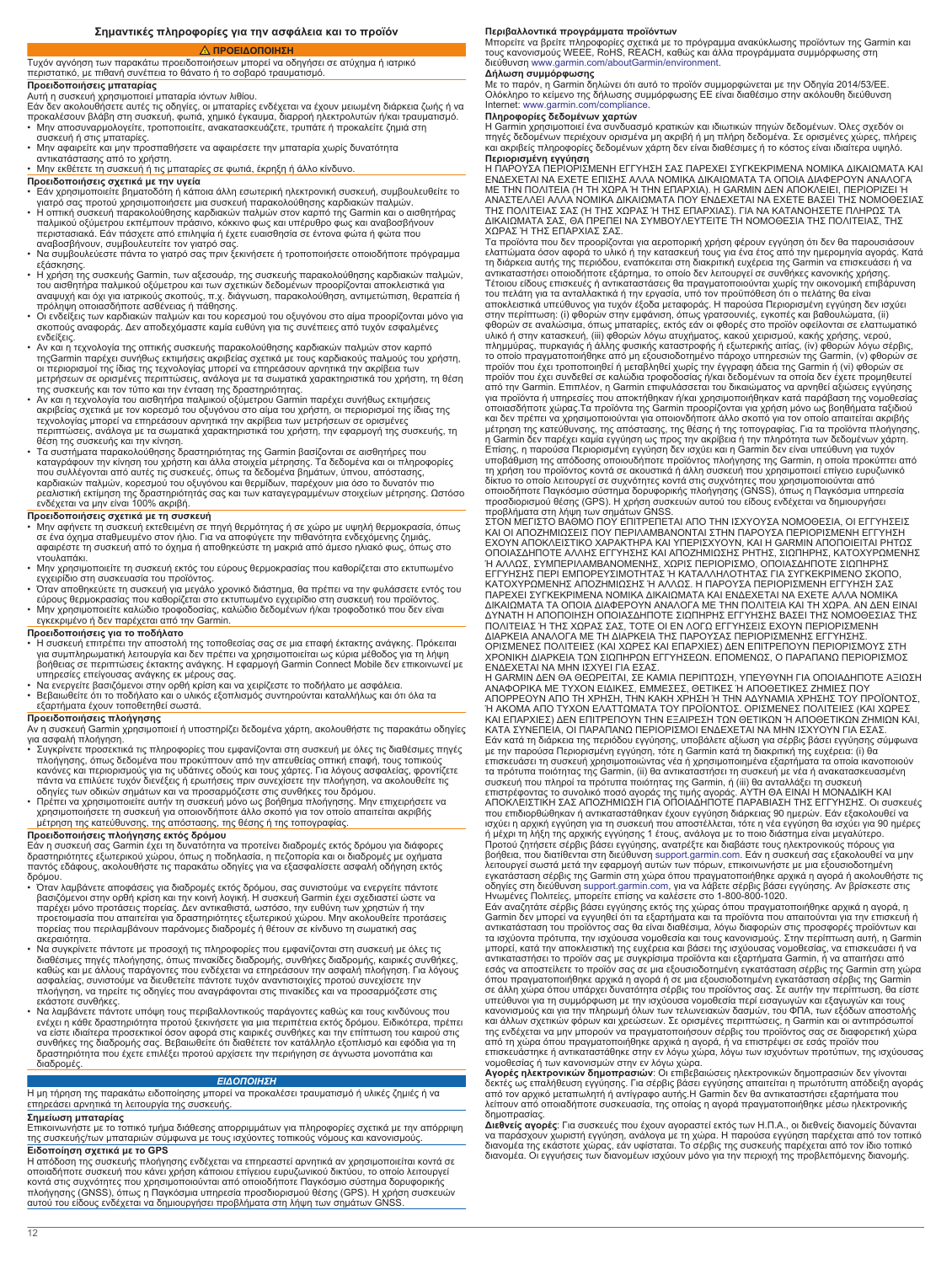**Önemli Güvenlik ve Ürün Bilgileri UYARI**

## <span id="page-12-0"></span>Aşağıdaki uyarıların dikkate alınmaması, ölüm veya ciddi yaralanmaya neden olabilen kaza veya tıbbi olaylarla sonuçlanabilir.

# **Pil Uyarıları**

# Bu cihazda lityum iyon pil kullanılmıştır.

Bu yönergelere uyulmadığı takdirde, pillerin kullanım ömrü azalabilir veya GPS cihazına hasar verme,<br>yangın, kimyasal yanık, elektrolit sızıntısı ve/veya yaralanma tehlikesi yaratabilir.<br>• Cihazı ya da pilleri parçaların

- 
- uğratmayın. Kullanıcı tarafından değiştirilemeyen pili çıkarmayın veya çıkarmayı denemeyin. Cihazın ya da pillerin yangına, patlamaya veya diğer tehlikeli ortamlara maruz kalmasına izin vermeyin.

# **Sağlık Uyarıları**

• Kalp pili veya başka dahili elektronik cihaz kullanıyorsanız bir kalp hızı monitörü kullanmadan önce

- doktorunuza danışın. Garmin bilekten kalp hızı ölçen optik monitör ve nabız oksimetresi yeşil, kırmızı ve kızılötesi ışık yayar ve zaman zaman yanıp söner. Epilepsi hastasıysanız ya da parlak veya yanıp sönen ışıklara karşı hassasiyetiniz varsa doktorunuza danışın.
- Herhangi bir egzersiz programına başlamadan ya da herhangi bir egzersiz programını değiştirmeden önce mutlaka doktorunuza danışın.
- Garmin cihazı, aksesuarlar, kalp hızı monitörü, darbe oksimetresi sensörü ve ilgili veriler yalnızca rekreasyonel amaçlı kullanım içindir ve tıbbi amaçlarla veya herhangi bir hastalığı ya da durumu<br>teşhis, izleme, tedavi, iyileştirme veya önleme amaçlı kullanılamaz.<br>• Kalp hızı ve kandaki oksijen satürasyonu ölçümleri yal
- 
- ölçümün sonuçları konusunda sorumluluk kabul edilmemektedir. Garmin optik, bilekten kalp hızı ölçme monitörü teknolojisi, genel olarak kullanıcının kalp hızını doğru hesaplar; ancak bu teknolojinin kullanıcının fiziksel özellikleri, cihazın konumu, yapılan etkinliğin türü<br>ve yoğunluğu gibi belirli koşullar altında gerçekleştirilen kalp hızı ölçümlerinin bazılarından yanlış<br>sonuçlar eld
- satürasyonunu doğru hesaplar ancak bu teknolojinin kullanıcının fiziksel özellikleri, cihazın uyumu,<br>cihazın konumu ve hareket gibi belirli koşullar altında gerçekleştirilen oksijen satürasyonu
- ölçümlerinin bazılarından yanlış sonuçlar elde edilmesine yol açan kaçınılmaz sınırlamaları vardır.<br>• Garmin etkinlik izleyiciler, hareketlerinizi ve diğer ölçümleri izleyen sensörleri temel alır. Bu cihazlar<br>• tarafından vermesi amaçlanmıştır ancak adım, uyku, mesafe, kalp hızı, oksijen satürasyonu ve kalori verileri gibi bilgiler tamamen doğru olmayabilir.

# **Cihaz Uyarıları**

- Cihazı ısı kaynağına maruz bırakmayın veya yüksek sıcaklığın olduğu bir konumda, örn. boş bir<br>araçta güneş altında bırakmayın. Hasar görme ihtimalini önlemek için, cihazı taşıtlan çıkarın veya<br>torpido gözü gibi, doğrudan
- Cihazı uzun süre saklayacaksanız ürün ambalajındaki basılı kılavuzda belirtilen sıcaklık aralıkları dahilinde saklayın.
- Garmin tarafından onaylanmayan ya da verilmeyen bir veri kablosu ve/veya güç adaptörü kullanmayın.

## **Bisiklet Uyarıları**

- Cihaz, konumunuzu bir acil durum kişisine göndermenizi sağlar. Bu, ek bir özelliktir ve acil durum<br> yardımı almak için güvendiğiniz tek yöntem bu olmamalıdır. Garmin Connect Mobile uygulaması, acil<br> durum hizmetleriyle
- Her zaman azami özen gösterin ve bisikletinizi güvenli bir şekilde kullanın. • Bisikletinizin ve donanımınızın doğru şekilde korunduğundan ve tüm parçaların düzgün şekilde takıldığından emin olun.

## **Navigasyon Uyarıları**

- Garmin cihazınız harita verilerini kullanıyor ya da kabul ediyorsa güvenli navigasyon için aşağıdaki yönergelere uyun.
- Navigasyon sırasında cihazda görüntülenen bilgileri dikkatli bir biçimde görsel veriler, yerel su yolu kuralları ve kısıtlamaları ve haritalar gibi tüm diğer mevcut navigasyon kaynaklarıyla karşılaştırın. Güvenlik için, navigasyona devam etmeden önce tutarsızlıkları veya aklınıza takılan soruları
- çözümleyin; yol işaretlerine ve koşullarına öncelik tanıyın. Bu cihazı sadece navigasyon desteği olarak kullanın. Cihazı yönün, uzaklığın, konumun veya topografyanın kesin olarak ölçülmesini gerektiren herhangi bir amaçla kullanmayın.

- **Yol Dışı Navigasyon Uyarıları**<br>EğerGarmin cihazınız bisiklet, yürüyüş ve arazi araçları gibi çeşitli doğa aktiviteleri için yol dışı rotalar<br>önerebiliyorsa güvenli yol dışı navigasyon için aşağıdakileri yönergelere uyun.<br>
- sağduyulu davranın. Garmin cihazı yalnızca rota önerileri sağlamak üzere tasarlanmıştır. Yine dikkatli olmanız ve doğa sporları için uygun hazırlıkları aynı şekilde yapmanız gerekir. Kurallara
- uymayan ya da sizi güvensiz bir duruma sokacak bir yol öneren rota önerilerine uymayın.<br>• Navigasyon sırasında cihazda görüntülenen bilgileri dikkatli bir biçimde iz sürme işaretleri, iz sürme<br>koşulları, hava koşulları ve
- işaretlerine ve yol koşullarına öncelik tanıyın.<br>• Yol dışı aktivitelere başlamadan önce her zaman doğanın etkilerini ve aktivitenin risklerini, özellikle<br>• de havanın ve havayla ilgili iz sürme koşullarının aktivitenizin göz önünde bulundurun. Bilmediğiniz yollarda ve alanlarda navigasyon sırasında mutlaka uygun vitese ve kaynaklara sahip olduğunuzdan emin olun.

## *DUYURU*

Aşağıdaki duyurunun dikkate alınmaması kullanıcılarda yaralanmaya, mülkiyet üzerinde hasara veya cihazın işlevselliğinde olumsuz etkiye neden olabilir.

# **Pil Uyarısı**

Cihazı/pilleri geçerli yasalara ve düzenlemelere uygun olarak elden çıkarmak için yerel atık idaresine başvurun.

# **GPS Duyurusu**

Navigasyon cihazını, Küresel Konumlandırma Servisi (GPS) gibi bir Küresel Navigasyon Uydu Sistemi<br>(GNSS) frekanslarına yakın frekanslarda çalışan bir karasal geniş bant ağ kullanan herhangi bir cihazın<br>yakınında çalıştırır sinyallerinin alımını etkileyebilir.

**Ürün Çevre Programları** Garmin ürün geri dönüşüm programları ile WEEE, RoHS, REACH ve diğer uyumluluk programları hakkında bilgiler şu adreste bulunabilir: [www.garmin.com/aboutGarmin/environment](http://www.garmin.com/aboutGarmin/environment).

### **Uygunluk Beyanı**

Garmin bu belgeyle, bu ürünün 2014/53/EU numaralı Direktife uygun olduğunu beyan eder. AB uygunluk beyanı metninin tamamına [www.garmin.com/compliance](http://www.garmin.com/compliance) adresinden ulaşabilirsiniz.

# **Harita Veri Bilgileri**

Garmin resmi ve özel veri kaynaklarının bir bileşimini kullanır. Neredeyse tüm veri kaynakları bazı hatalı ve eksik veriler içerir. Bazı ülkelerde eksiksiz ve doğru harita bilgileri bulunmamaktadır veya elde edilmelerini imkansız kılacak ölçüde pahalıdır.

### **Sınırlı Garanti**

BU SINIRLI GARANTİ SİZE BELİRLİ YASAL HAKLAR TANIR VE EYALETE GÖRE (YA DA ÜLKEYE VEYA BÖLGEYE GÖRE) DEĞİŞİKLİK GÖSTEREBİLEN BAŞKA YASAL HAKLARINIZ DA OLABİLİR. GARMIN, EYALETİNİZİN (YA DA ÜLKENİZİN VEYA BÖLGENİZİN) KANUNLARI ÇERÇEVESİNDE SAHİP OLABİLECEĞİNİZ DİĞER YASAL HAKLARINIZI HARİÇ TUTMAZ, SINIRLANDIRMAZ YA DA<br>ASKIYA ALMAZ. HAKLARINIZI EKSİKSİZ BİR ŞEKİLDE ANLAYABİLMEK İÇİN EYALETİNİZİN,<br>ÜLKENIZIN VEYA BÖLGENIZIN KANUNLARINA BAŞVURUN.<br>Havacılık için

işlemleri sırasında, nakliye masraflarının müşteri tarafından karşılanması koşuluyla, müşteriden parça<br>ve işçilik ücreti alınmayacaktır. Sınırlı Garanti şunlar için geçerli değildir: (i) çizik, sıyrık ya da çentik gibi

yüzeysel hasarlar; (ii) üründeki hasarın malzeme veya işçilik hatasından kaynaklandığı durumlar hariç pil gibi sarf malzemeleri; (iii) kaza, kötü kullanım, hatalı kullanım, su, sel, yangın veya diğer doğal ya da harici nedenlerden kaynaklanan hasarlar; (iv) Garmin tarafından yetkilendirilmemiş kişiler tarafından<br>yapılan servis işlemlerine bağlı olarak gerçekleşen hasarlar; (v) yazılı Garmin izni olmadan değiştirilmiş<br>üründen kayna Garmin ürünlerinin yalnızca yardımcı olarak kullanılması amaçlanmıştır ve hassas yön, mesafe, konum ve topografi ölçümü gerektiren durumlarda kullanılmamalıdır. Navigasyon ürünleri için Garmin, harita

verilerinin doğru veya eksiksiz olduğuna dair hiçbir garanti sağlamamaktadır. Sınırlı Garanti; Garmin navigasyon ürününü, Küresel Konumlandırma Servisi (GPS) gibi bir Küresel Navigasyon Uydu Sistemi (GNSS) frekanslarına yakın frekanslarda çalışan bir karasal geniş bant ağ kullanan ahizenin veya başka cihazın yakınında çalıştırılmasından kaynaklanan performans düşüklüğü için de geçerli değildir ve Garmin bu durumdan sorumlu tutulmaz. Bu tür cihazların kullanımı, GNSS<br>sinyallerinin alımını etkileyebilir.<br>YÜRÜRLÜKTEKİ KANUNLARIN IZİN VERDİĞİ AZAMİ ÖLÇÜDE, BU SINIRLI GARANTİDE

BELIRTILEN GARANTI VE TEMINATLAR MÜNHASIRDIR VE GARMIN, BUNLARIN YERINE<br>GEÇEBILECEK TICARETE ELVERIŞLILIK VEYA BELIRLI BIR AMACA UYGUNLUK İLE İLGİLI TÜM<br>GARANTILER VE TEMINATLAR (AÇIK, ZIMNI VEYA KANUNA DAYANAN) DAHİL ANCA AÇIKÇA FERAGAT EDER. BU SINIRLI GARANTİ SİZE BELİRLİ YASAL HAKLAR TANIR VE EYALETE GÖRE YA DA ÜLKEYE GÖRE DEĞİŞİKLİK GÖSTEREBİLEN BAŞKA YASAL HAKLARINIZ DA OLABILIR. ZIMNI GARANTILERDEN, EYALETINIZIN VEYA ÜLKENIZIN KANUNLARI<br>ÇERÇEVESİNDE FERAGAT EDİLEMİYORSA BU GARANTILER, BU SINIRLI GARANTINİN<br>SÜRESİYLE SINIRLIDIR. BAZI EYALETLER (VE ÜLKELER VE BÖLGELER), ZIMNİ GARANTİ<br>SÜ

KISITLAMALAR SIZIN İÇIN GEÇERLİ OLMAYABILIR.<br>GARMIN, HİÇBİR DURUMDA ÜRÜNÜN KULLANIMINDAN, YANLIŞ KULLANILMASINDAN VEYA<br>KULLANILAMAMASINDAN YA DA ÜRÜNDEKİ KUSURLARDAN KAYNAKLANAN HİÇBİR ARIZİ, ÖZEL, DOLAYLI VEYA SONUÇ OLARAK ORTAYA ÇIKAN ZARARIN NEDEN OLDUĞU GARANTİ<br>İHLALİNDEN SORUMLU OLMAYACAKTIR. BAZI EYALETLER (VE ÜLKELER VE BÖLGELER) ARIZİ VEYA SONUÇ OLARAK ORTAYA ÇIKAN ZARARIN KAPSAM DIŞI BIRAKILMASINA İZİN VERMEMEKTEDİR; BU DURUMDA YUKARIDAKİ KISITLAMALAR SİZİN İÇİN GEÇERLİ OLMAYABİLİR.

Garanti süresi boyunca bu Sınırlı Garantiye uygun şekilde bir garanti hizmeti talep ederseniz Garmin,<br>seçeneklerine göre: (i) yeni parçalarla veya Garmin kalite standartlarını karşılayan kullanılmış<br>parçalarla cihazı onarı cihazla değiştirir ya da (iii) cihazı alarak satın aldığınız ücretin tamamını iade eder. BU TAZMİNLER<br>GARANTİ İHLALİ İÇİN TEK VE MÜNHASIR TAZMİN OLACAKTIR. Onarılan veya değiştirilen cihazların garanti süresi 90 gündür. Gönderilen birim hala orijinal garanti kapsamındaysa bu durumda<br>yeni garanti 90 gün veya orijinal 1 yıllık garanti süresinin sonuna kadardır (hangisi daha uzunsa). Garanti hizmeti almadan önce lütfen [support.garmin.com](http://www.support.garmin.com) adresindeki çevrimiçi yardım kaynaklarına<br>ulaşın ve bu kaynakları gözden geçirin. Cihazınız, bu kaynaklarda verilen yöntemleri uyguladıkları<br>sonra hala düzgün bir şeki talimatları izleyin. Amerika Birleşik Devletleri'nde yaşıyorsanız 1-800-800-1020 numaralı telefonu da arayabilirsiniz.

Ürünü satın aldığınız ülkenin dışında garanti hizmeti almak istiyorsanız Garmin, sunulan ürünlerdeki,<br>geçerli standartlardaki, kanunlardaki ve düzenlemelerdeki farklılıklar nedeniyle ürününüzü onarmak<br>veya yenilemek için g tamamen kendi takdirine ve geçerli kanunlara bağlı olmak üzere, ürününüzü onarabilir veya benzer Garmin ürün ve parçalarıyla değiştirebilir ya da ürününüzü satın aldığınız ülkedeki bir Garmin Yetkili<br>servis merkezine veya ürününüze garanti hizmeti sunabilecek başka bir ülkedeki Garmin Yetkili servis<br>merkezine gönderme aldığınız ülkenin dışında ürününüz için garanti hizmeti sunamayabilir ya da o ülkedeki geçerli standartlar, kanunlar ve düzenlemeler nedeniyle onarılmış veya değiştirilmiş bir ürün teslim edemeyebilir.

**Çevrimiçi Müzayede Alımları**: Çevrimiçi müzayede onayları garanti onayı olarak kabul edilmemektedir. Garanti hizmetini almak için, satış belgesinin orijinal satıcıdan alınmış orijinali ya da kopyası gereklidir. Garmin çevrimiçi müzayededen satın alınmış hiçbir paketin eksik parçalarını karşılamaz.

**Uluslararası Alımlar**: Amerika Birleşik Devletleri dışında satın alınan cihazlar için, ülkesine bağlı olarak<br>uluslararası dağıtımcılar tarafından ayrı bir garanti sağlanabilir. Böyle bir garanti varsa, bu garanti ülke<br>içi